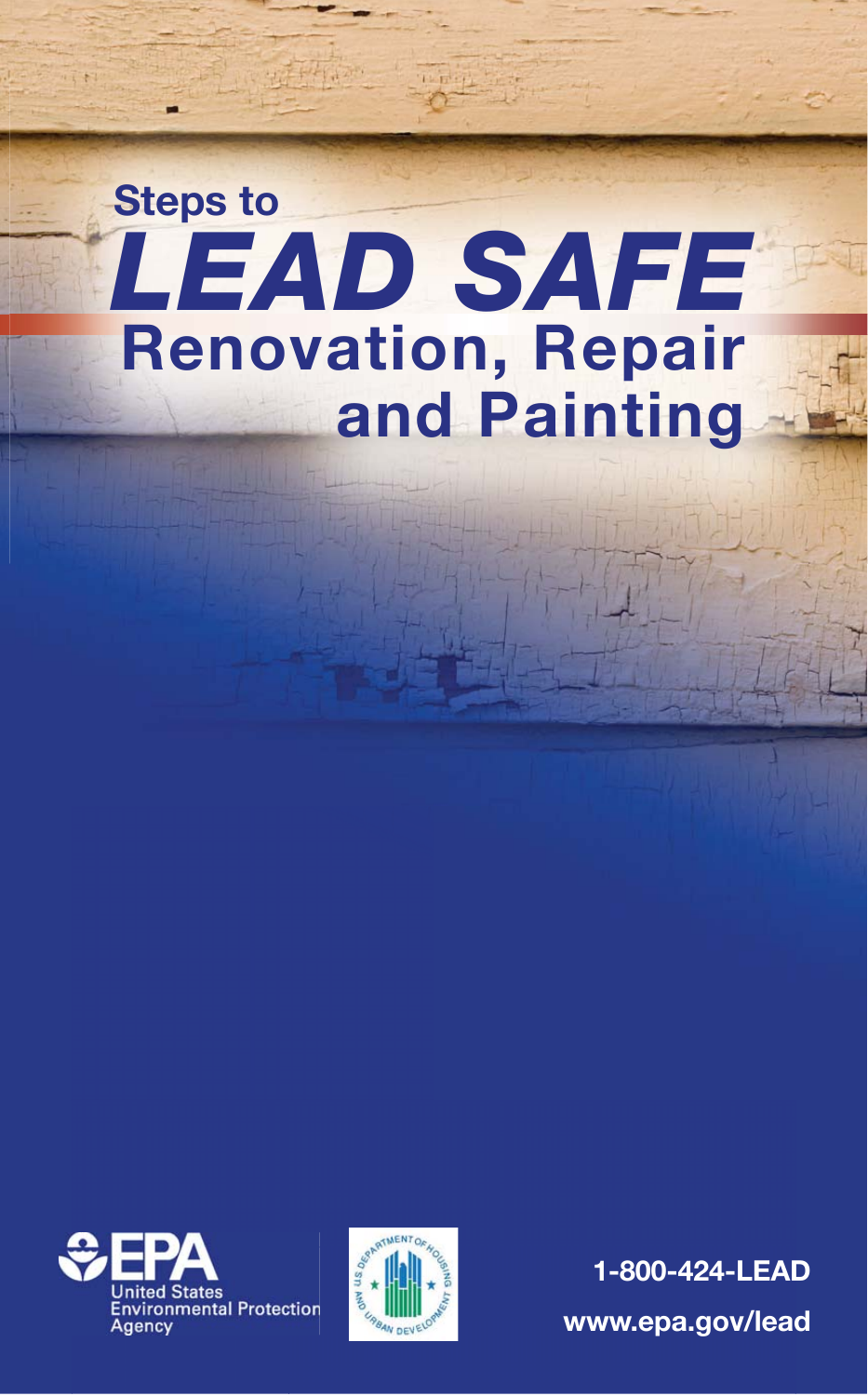## Renovating, Repairing or Painting?

#### *Are you working on a home renovation, repair or painting project?*

#### *Does the project involve a home built before 1978?*

If so, you need to know how to work safely with lead-based paint. This guide is designed to help contractors and homeowners plan for and complete a home renovation, repair or painting project using lead safe work practices. Lead safe work practices are a group of techniques that reduce the amount of dust produced by renovation activities. When used correctly, they make the work area safer for workers and the home safe for residents when renovation is complete. Following lead safe work practices will allow you to:

- Set up the job safely;
- Minimize the creation of dangerous lead dust; and
- Leave the work area clean and safe for residents after completing the job.

**C***C<sub><i>in a home or child-occupied facility built before*  $\frac{1}{2}$  *in a home or child-occupied facility built before*</sub> *1978, you are required to provide information about lead-based paint to occupants and owners of homes, and owners and parents of child-occupied facilities. For more information, see page 33.* 

**BB***eginning in April 2010, renovation, repair and paint-*<br> *ing contractors must be certified and use lead safe*<br> *industry and the state of and the state work practices when working in homes built before 1978. For more information, see page 6.*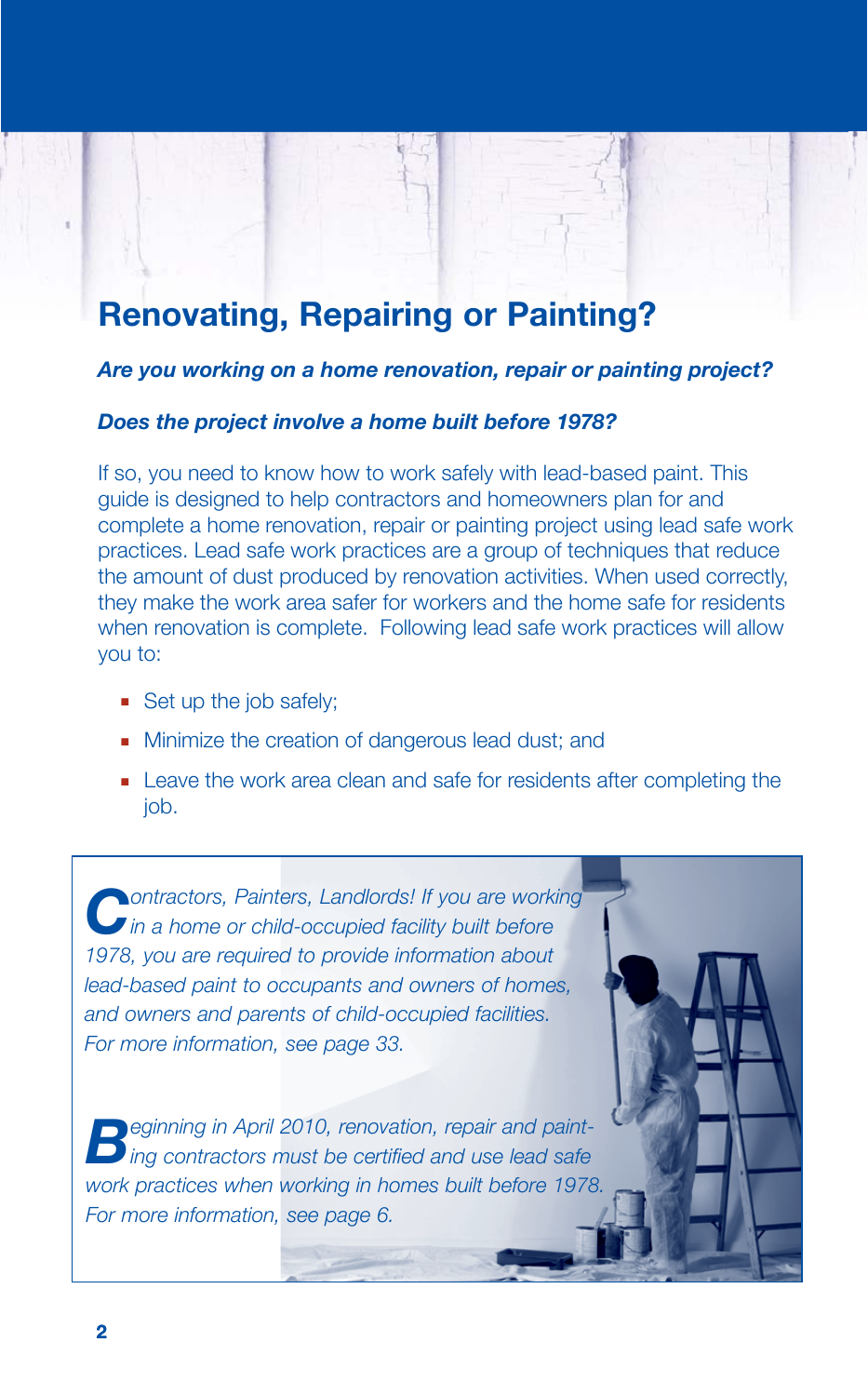## Table of Contents

| Learn the Facts About Lead-Based Paint                        | 4  |
|---------------------------------------------------------------|----|
| The Renovation, Repair and Painting Program Rule              | 6  |
| <b>Other Federal and State Regulations</b>                    | 9  |
| <b>Step 1:</b> Determine if the Job Involves Lead-Based Paint | 10 |
| <b>Step 2: Set It Up Safely</b>                               | 12 |
| <b>Step 3: Protect Yourself</b>                               | 16 |
| <b>Step 4: Minimize the Dust</b>                              | 18 |
| <b>Step 5:</b> Leave the Work Area Clean                      | 21 |
| <b>Step 6: Control the Waste</b>                              | 23 |
| Step 7: Verify Work Completion with the Cleaning              |    |
| Verification Procedure or Clearance                           | 25 |
| Learn More About Lead Safety                                  | 30 |
| <b>Other Resources</b>                                        | 32 |
| <b>Pre-Renovation Education Requirements</b>                  | 33 |
| <b>Shopping List</b>                                          | 35 |
|                                                               |    |
|                                                               |    |
|                                                               |    |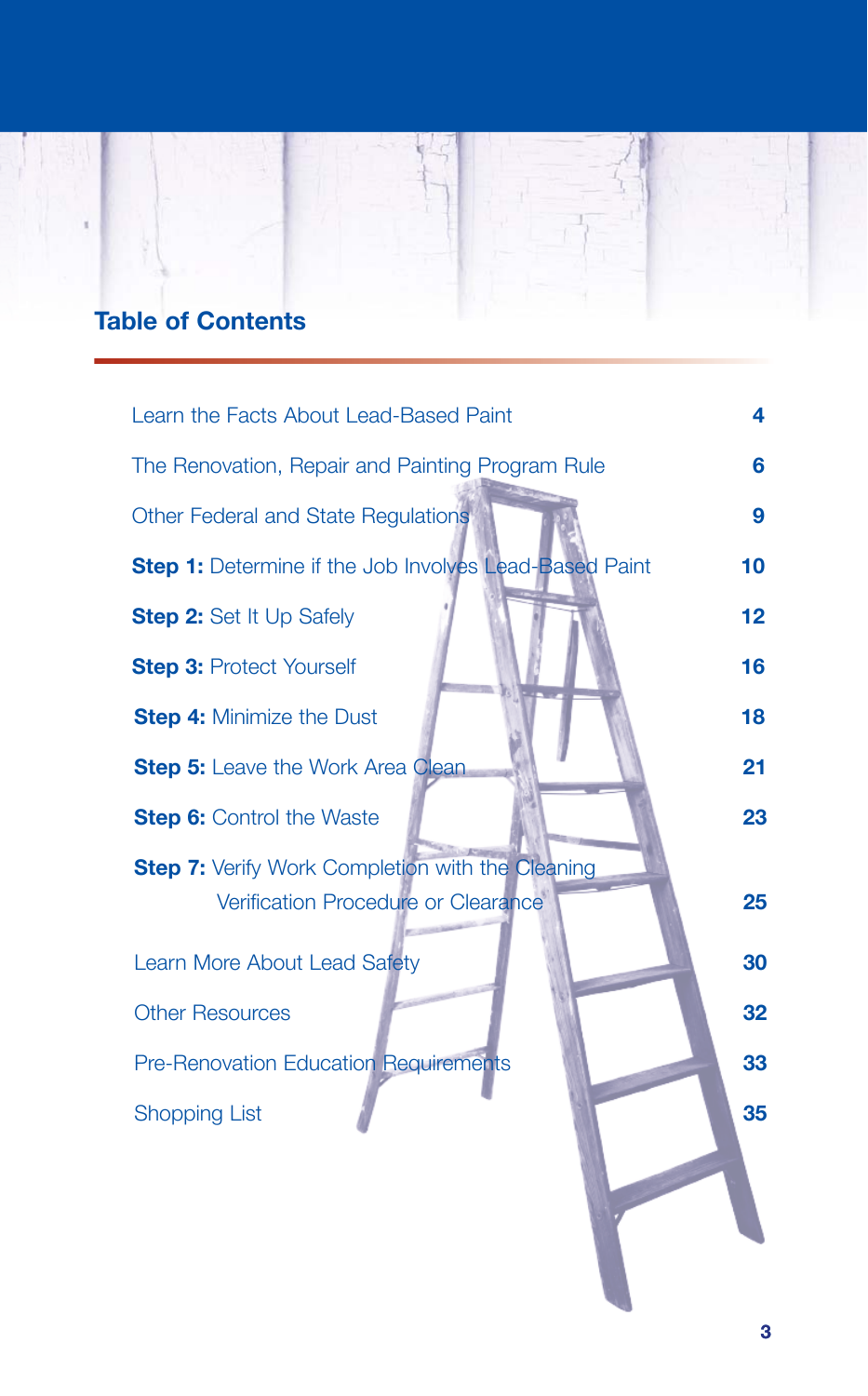

## *Learn the Facts about Lead-Based Paint*

About half of homes built before 1978 have lead-based paint. The likelihood of finding lead-based paint increases with the age of the home:

- Two out of three of homes built between 1940 and 1960 have lead-based paint.
- Nine out of ten homes built before 1940 have lead-based paint.



Source: American Healthy Homes Survey: Draft Final Report for Peer Review: Lead and Arsenic Findings. October 7, 2008.

Lead-based paint may be found on any surface in the home—inside or outside. When lead-based paint is disturbed during renovation, repair or painting activities, dangerous amounts of lead dust can be created. Jobs such as demolition, window replacement, opening up walls, etc., can also release accumulated lead dust into the home. Even after a typical renovation cleanup, dangerous levels of lead dust can remain.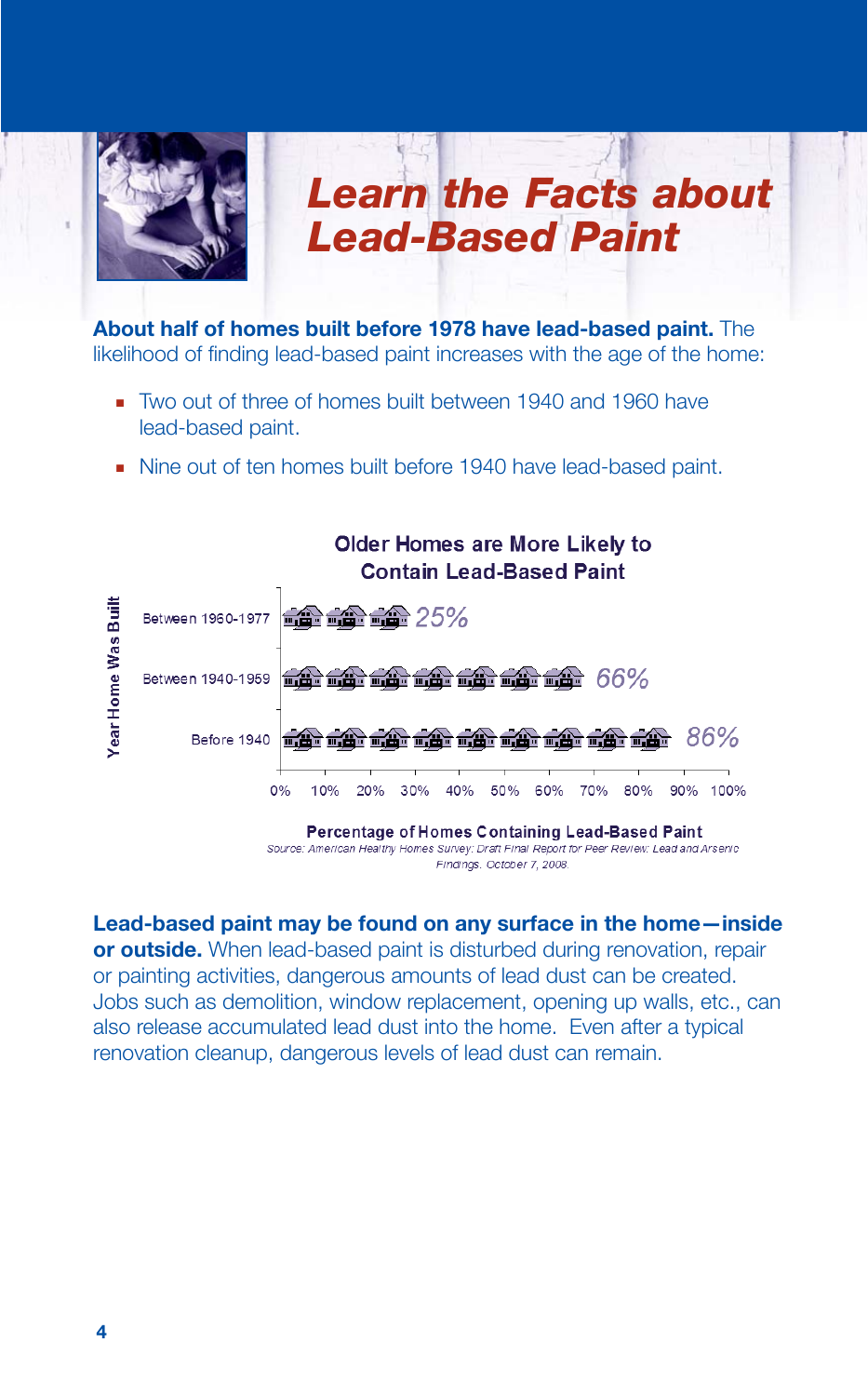#### Lead gets into the body when it is swallowed or breathed.

- People, especially children, can swallow lead dust as they eat, play, and perform other ordinary hand-to-mouth activities.
- People may also breathe in lead dust or fumes while they work on jobs that sand, scrape, burn, brush, blast or otherwise disturb painted surfaces that contain lead paint.
- Additionally, pets may be poisoned by the same types of exposure to lead.

#### Once in the body, lead can have significant effects on human health.

- In children, lead poisoning damages the nervous system and causes developmental and behavioral problems that can affect them for their lifetime.
- In adults, lead poisoning causes health and reproductive problems. Pregnant women are especially vulnerable to the effects of lead.

#### Research has shown that general residential renovation activities are associated with an increased risk of elevated lead levels in children.



*By working safely you can help prevent lead exposure and poisoning. This guide tells you how.*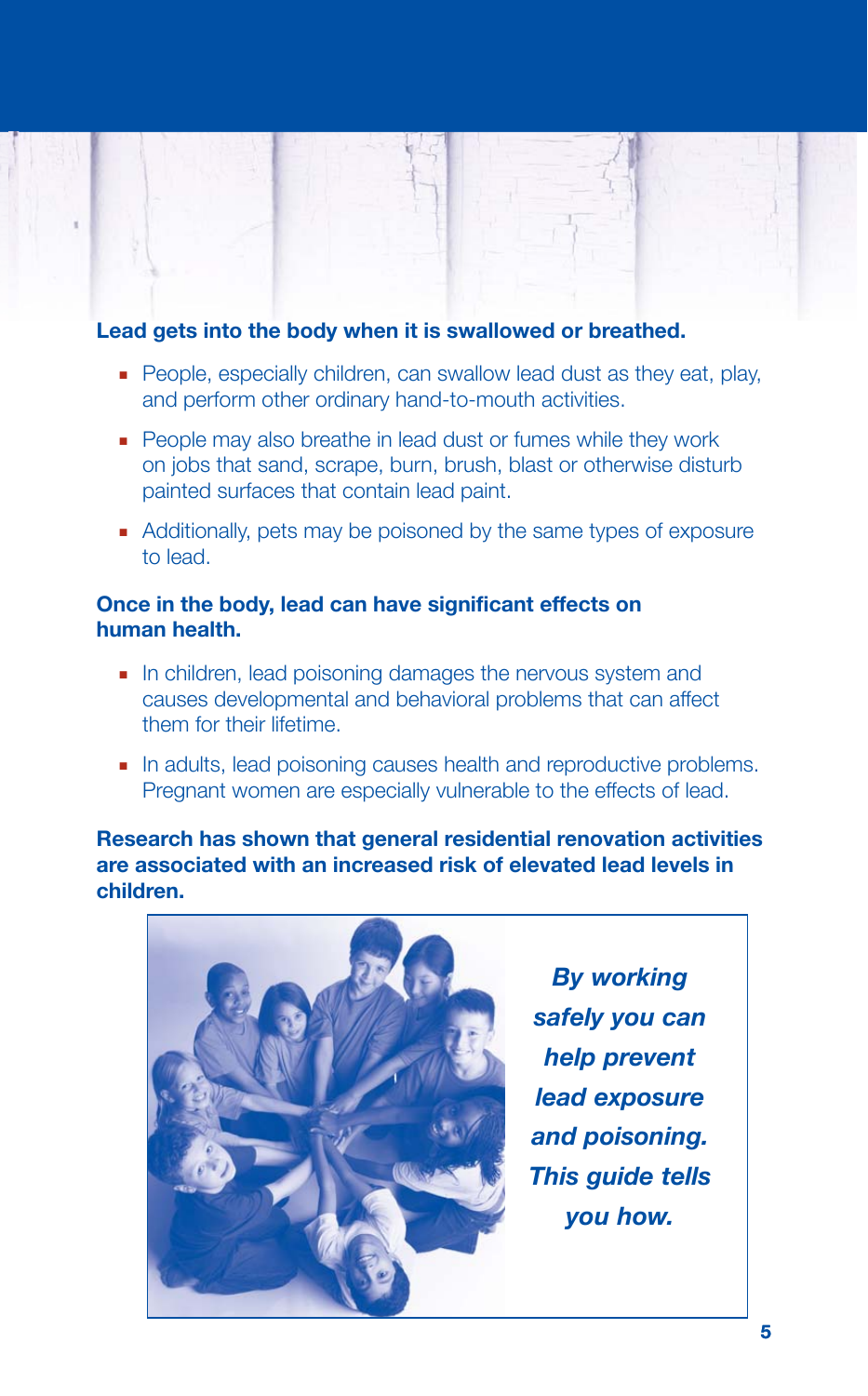

## *The Renovation, Repair and Painting Program Rule*

This section summarizes requirements of EPA's Lead-Based Paint Renovation, Repair and Painting (RRP) Program Rule for contractors, and provides guidance to homeowners/occupants, so that each may learn to properly address lead-based paint hazards associated with renovation, repair and painting activities.

The RRP rule affects contractors, property managers and others who disturb known or presumed lead-based paint during renovation. The term renovation covers all activities done for compensation that disturb painted surfaces including most repair, remodeling and maintenance activities, such as window replacement, weatherization and demolition. The RRP rule applies to all renovation work performed in residential houses, apartments and child-occupied facilities such as schools and day-care centers built before 1978. Those affected by the RRP rule should read the complete rule, which is available on EPA's Web site at: http://www.epa.gov/lead/pubs/renovation.htm.

Training, certification, and work practice requirements in the Renovation, Repair and Painting Rule are effective April 22, 2010. Pre-renovation education requirements are effective now.

#### Requirements for Renovation Contractors Include: Certification and Training Requirements

- All firms performing renovation, repair or painting work must become certified. This can be accomplished by applying to EPA or to the State, if it has an EPA-authorized renovation program, and paying a fee.
- Firms must have one or more "Certified Renovators" assigned to jobs where lead-based paint is disturbed. To become certified, a renovator must successfully complete an EPA or State-approved training course conducted by an EPA or State-accredited training provider.
- All renovation workers must be trained. Renovation workers can be trained on-the-job by a Certified Renovator to use lead safe work practices, or they can become Certified Renovators themselves.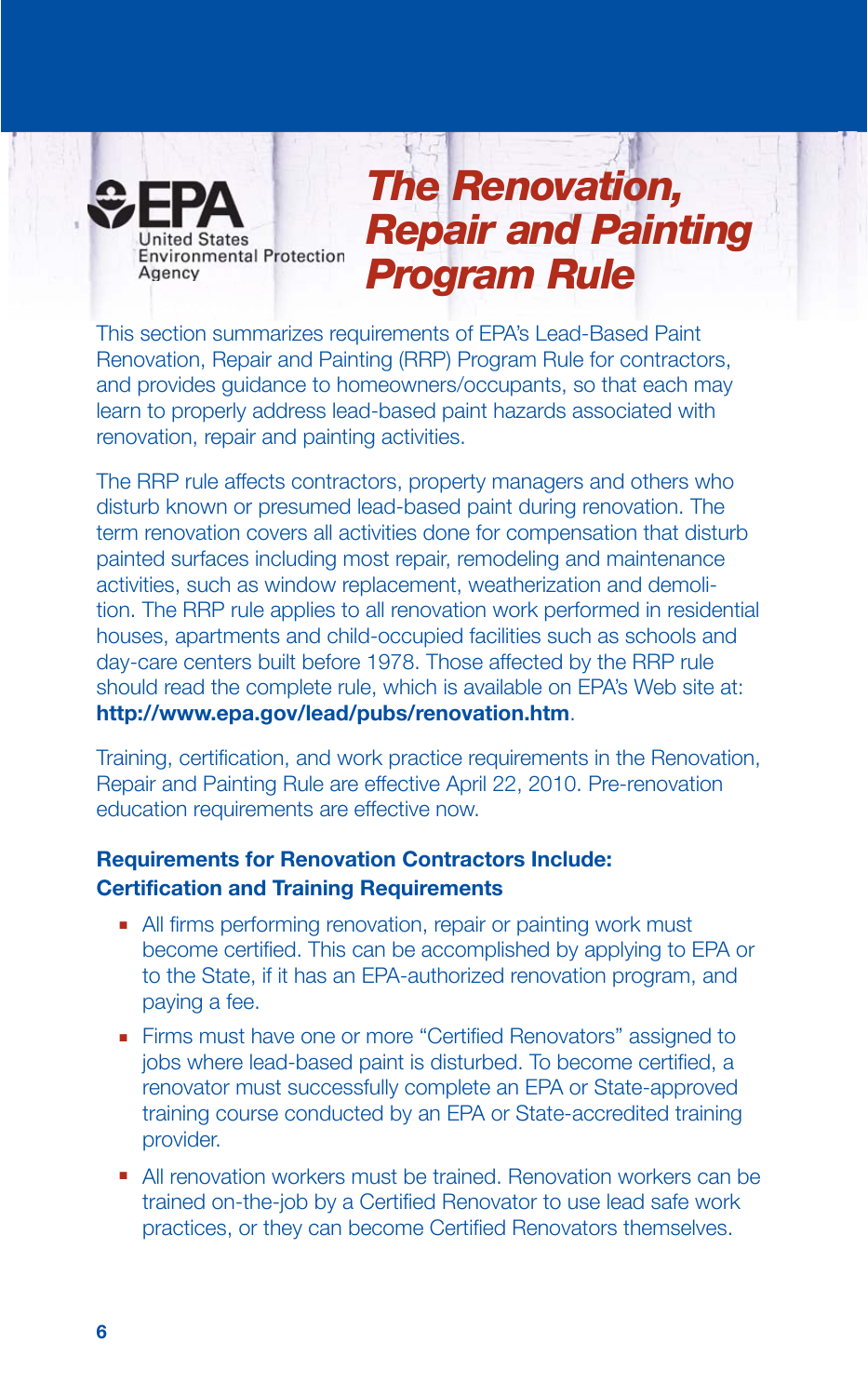#### Pre-Renovation Education Requirements

■ Contractors, property managers and others who perform renovations for compensation in residential houses, apartments, and childoccupied facilities built before 1978 are required to distribute EPA's *Renovate Right* lead hazard information pamphlet before starting renovation work to occupants and owners of homes, and owners and parents of child-occupied facilities. More information about pre-renovation education requirements can be found on page 33.



#### Work Practice Requirements

- Renovators must use work-area containment to prevent dust and debris from leaving the work area.
- Certain work practices are prohibited. Open-flame burning, using heat guns at greater than 1,100 degrees Fahrenheit and the use of power tools without highefficiency particulate air (HEPA) exhaust control (to collect dust generated) are prohibited.
- Thorough cleaning followed by a cleaning verification procedure to minimize exposure to lead-based paint hazards are required.
- Generally, minor repair and maintenance activities (less than 6 square feet per interior room or 20 square feet per exterior project) are exempt from the work practices requirements. However, this exemption does not apply to jobs involving window replacement or demolition, or that involve the use of any of the prohibited practices listed above.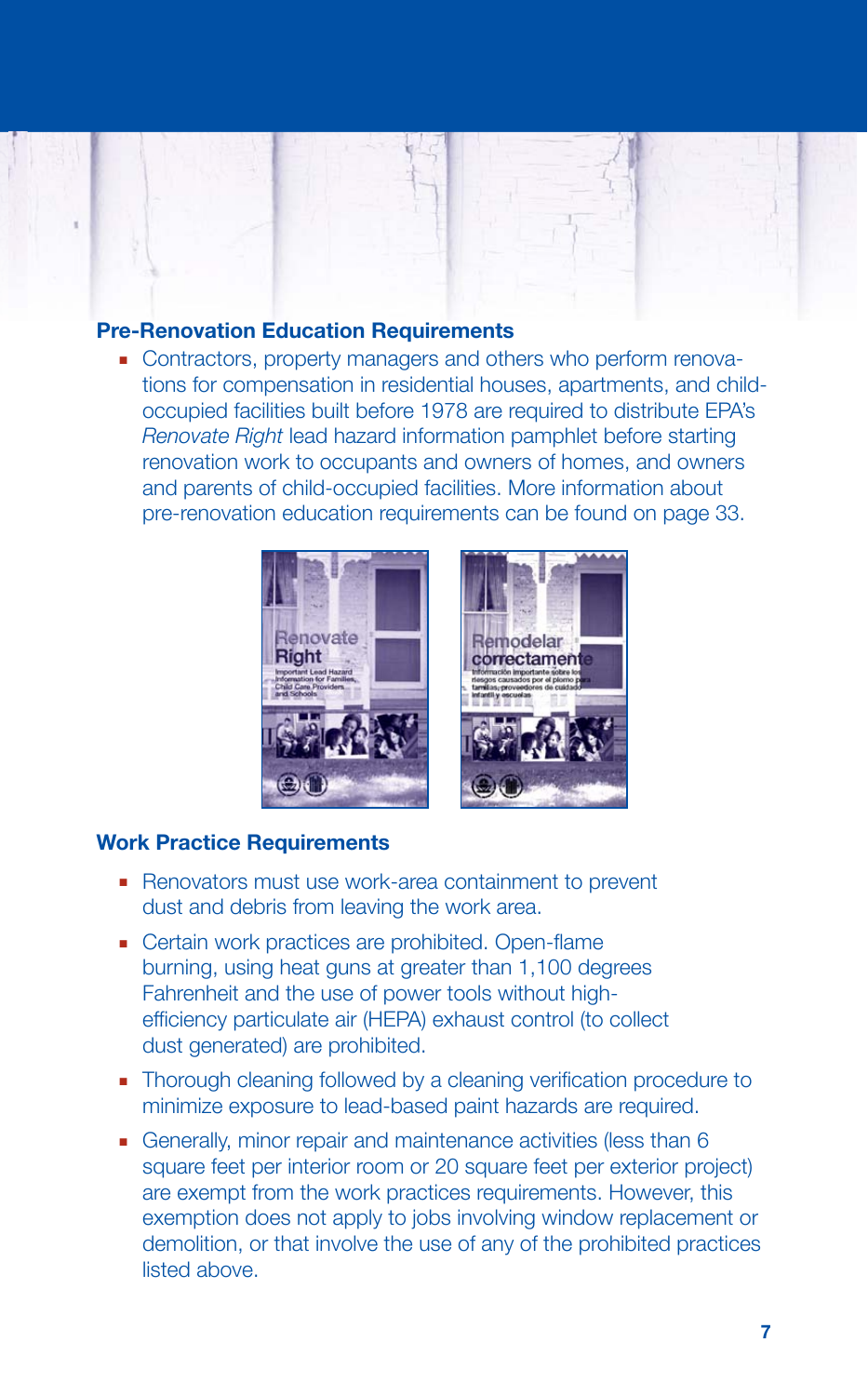### Exemption from the RRP Rule

The training, certification and work practice requirements do not apply where the firm obtains a signed statement from the owner that all of the following conditions are met:

- The renovation will occur in the owner's residence:
- No child under age 6 resides there;
- No woman who is pregnant resides there:
- The housing is not a child-occupied facility; and,
- The owner acknowledges that the renovation firm will not be required to use the work practices contained in the rule.

#### Homeowners Working in Their Own Homes

The RRP rule applies only to renovations performed for compensation. If you work on your own home, the rules do not apply. Even so, EPA encourages homeowners to use lead safe work practices, in order to protect themselves, their families, and the value of their homes.

#### Landlords Working in Their Own Property

Landlords receive rental payments and maintenance personnel in rental property or child-occupied facilities receive wages or salaries derived from rent payments. This is considered compensation under the RRP rule. Therefore, renovation and repair activities performed by landlords or employees of landlords are covered by the rule. Work performed by landlords or their employees in pre-1978 housing and child-occupied facilities must be performed using lead safe work practices, if lead-based paint or presumed lead-based paint is disturbed.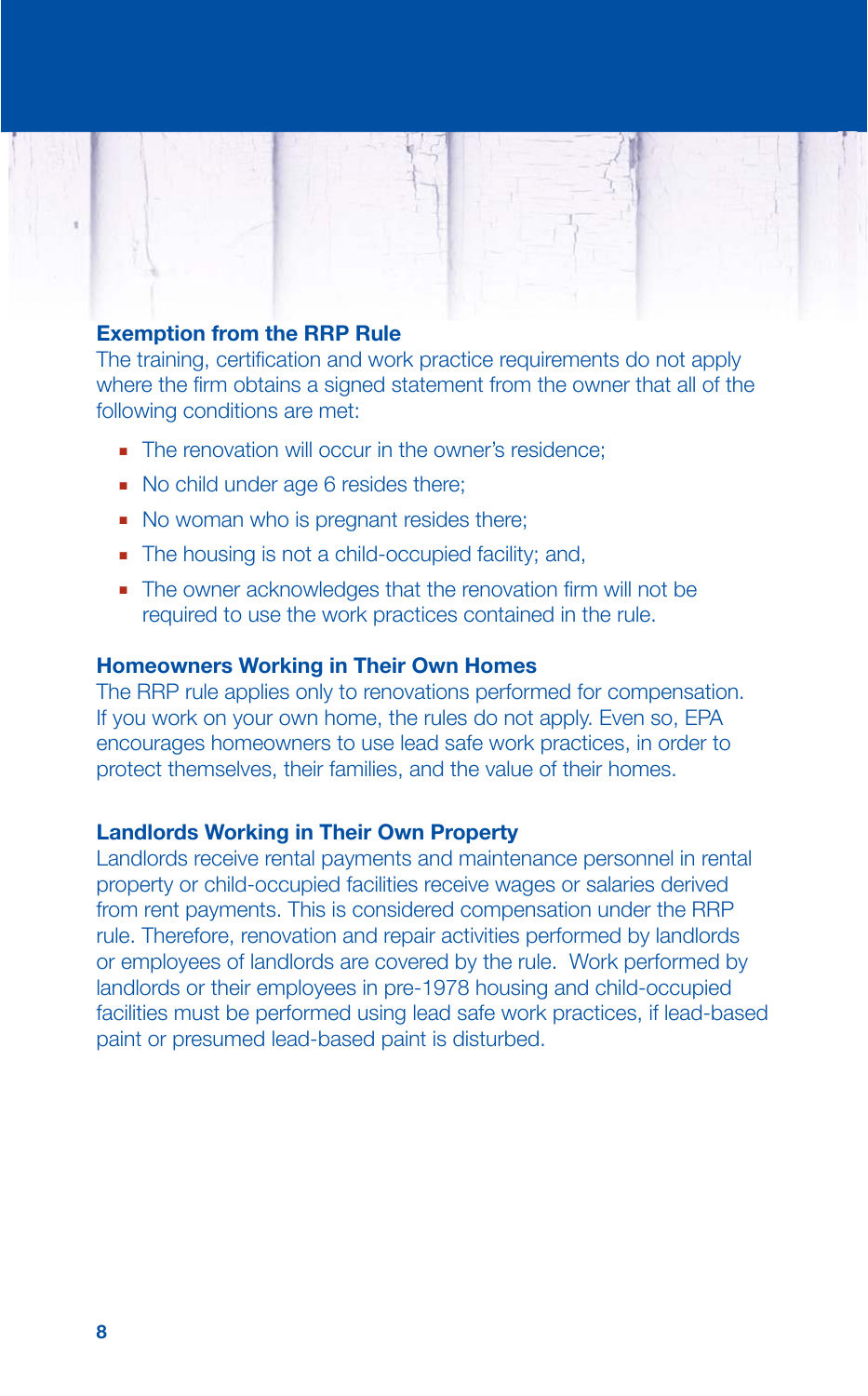## *Other Federal and State Regulations*

#### The U.S. Department of Housing and Urban Development (HUD) Lead Safe Housing Rule

HUD's Lead Safe Housing Rule (24 CFR Part 35) covers pre-1978 federally-owned or assisted housing and federally-owned housing that is being sold. It does not cover child-occupied facilities outside of residential housing. The requirements of HUD's rule are similar to EPA's RRP rule, but there are some differences in the details, including:

- **Exemptions.** HUD's rule does not allow owners of federallyassisted housing to opt out of its requirements.
- **Training Requirements.** HUD does not recognize on-the-job training. To conduct lead hazard control in federally-assisted housing, either all workers must have completed a HUD-approved course, or the crew must be supervised by a Certified Renovator who is also a Certified Lead Abatement Supervisor.
- **Minor Repair and Maintenance.** HUD's definition of minor repair and maintenance that is exempt from its rule is different than EPA's (2 square feet interior and 20 square feet exterior or 10 percent of the surface area of a small building component type).

Other differences between the EPA and HUD rules (concerning paint testing, prohibited practices, clearance testing and waste disposal) are pointed out in the appropriate places.

#### State and Local Regulations

**federal register**<br>| ||| ||<br>| || ||

Other state or local requirements that are different from or more stringent than the federal requirements may apply. For example, federal law allows EPA to authorize states to administer their own lead renovation program in place of the federal lead program. Even in states without an authorized lead renovation program, a state may promulgate its own rules that may be different or go beyond the federal requirements.

For more information on the rules that apply in your state, please contact the National Lead Information Center at 1-800-424-LEAD (5323) or www.epa.gov/lead/nlic.htm.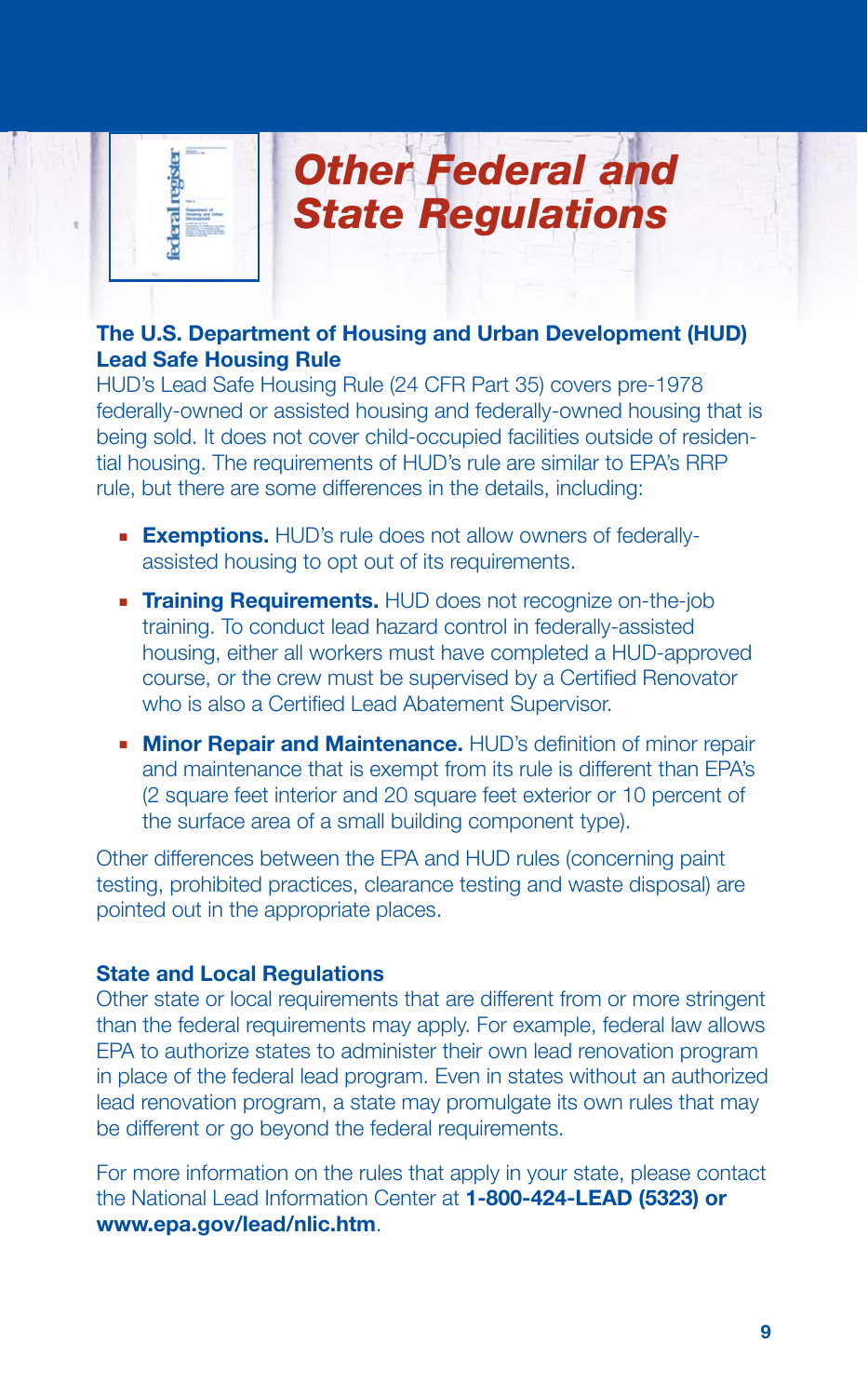# *Step 1*



Before you begin a job, consider whether lead-based paint will be an issue.

#### . Find Out the Age of the Home or Child-Occupied Facility.

The age of a home can tell you a lot about whether lead-based paint is likely to be present.

- If it was built before 1978, it may have lead-based paint.
- The older the home, the greater the likelihood that lead is present in the paint and accumulated dust.
- Consider when additions were built. Some parts of the home may have been built later than others. Later additions are less likely to contain lead-based paint and contaminated dust.
- Lead-based paint may be found either inside or outside the home and is most common in kitchens or bathrooms and in high gloss paint on trim, such as on window sills, door frames, and railings.

#### . Look for Information About Lead.

Information about lead-based paint in your home may be readily available. Under a federal disclosure law, when a pre-1978 home is sold or leased, the seller/landlord must provide information to the buyer/ tenant about any known lead-based paint. Homeowners should check their records to see if they have information about lead-based paint and share this information with anyone performing work on the home.

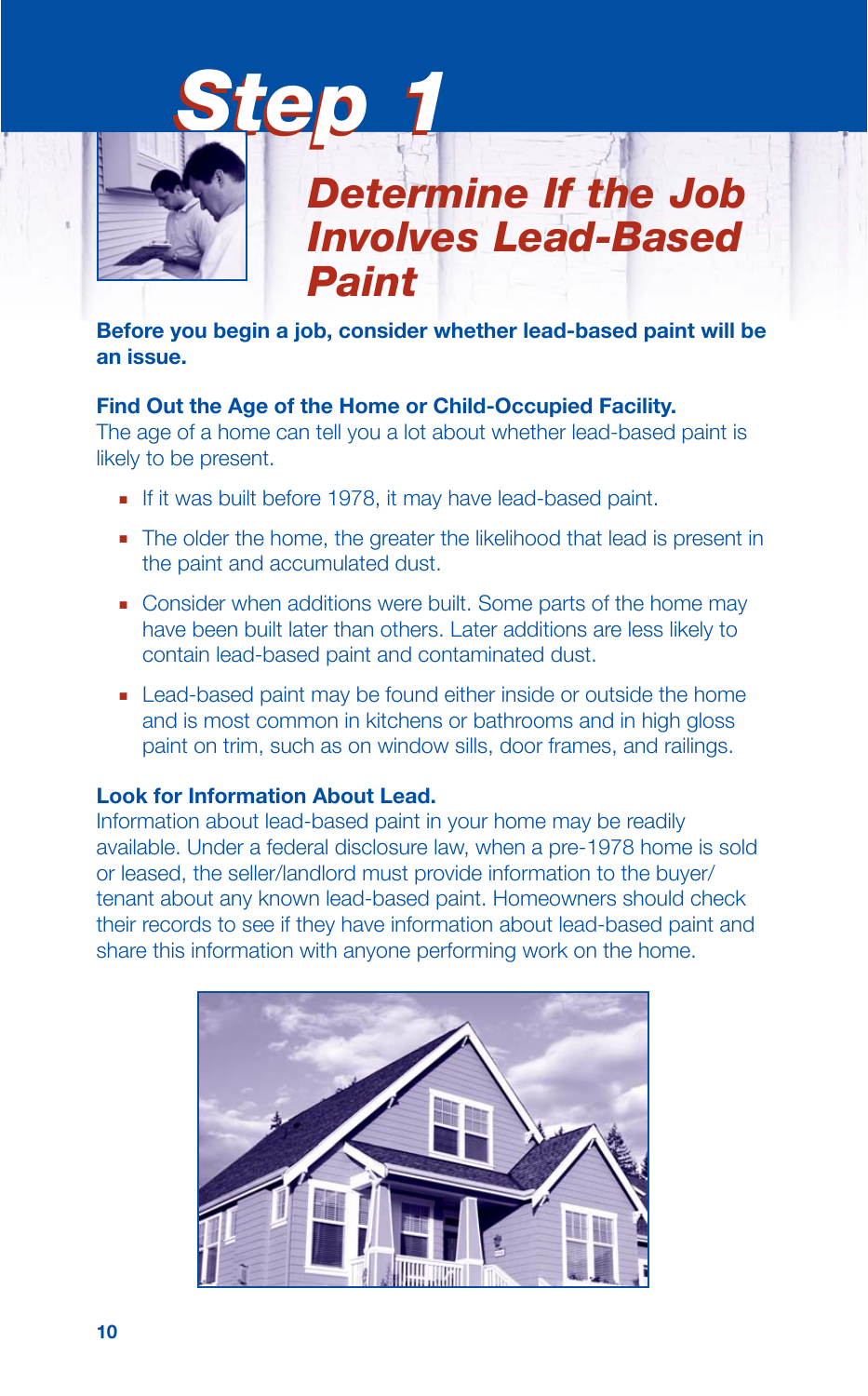#### Consider Lead Testing.

If a home was built before 1978, you must either assume that leadbased paint is present or have the work area tested for lead-based paint before starting the job. There are two options for testing paint in a home under the Renovation, Repair and Painting Rule:

- 1. Paint testing by a certified lead-based paint inspector or leadbased paint risk assessor—These licensed professionals conduct a surface-by-surface investigation for lead-based paint by collecting paint chips for laboratory analysis or by testing painted surfaces with an machine called an X-Ray Fluorescence Analyzer (XRF) which measures the amount of lead in the paint.
- 2. Paint testing by a Certified Renovator—Certified Renovators, at the request of the homeowner, can use EPA-recognized chemical spot test kits to test all painted surfaces affected by the renovation.

Note: HUD does not recognize testing by a Certified Renovator using spot test kits. In housing covered by the HUD Lead Safe Housing Rule, only the first option is allowed.

All surfaces affected by a renovation covered by the Renovation, Repair and Painting Rule must either be tested for lead-based paint or presumed to contain lead-based paint. Testing must include all affected surfaces coated with paint, shellac, varnish, stain, coating or even paint covered by wallpaper, if it will be disturbed during the renovation work. A report documenting the testing must list the surfaces tested and the surfaces which contain lead-based paint. If lead-based paint is present on an affected surface, then the lead safe work practices described in this pamphlet must be used on the job.

For a list of certified lead testing professionals in your area, contact the National Lead Information Center at 1-800-424-LEAD (5323) or visit http://cfpub.epa.gov/flpp.

Remember, if the home was built before 1978 and there is no information available about the paint, renovators must presume lead-based paint is present and use the lead safe work practices described in this pamphlet. Make sure everyone involved on the job, including workers, supervisors and residents, uses proper safety precautions.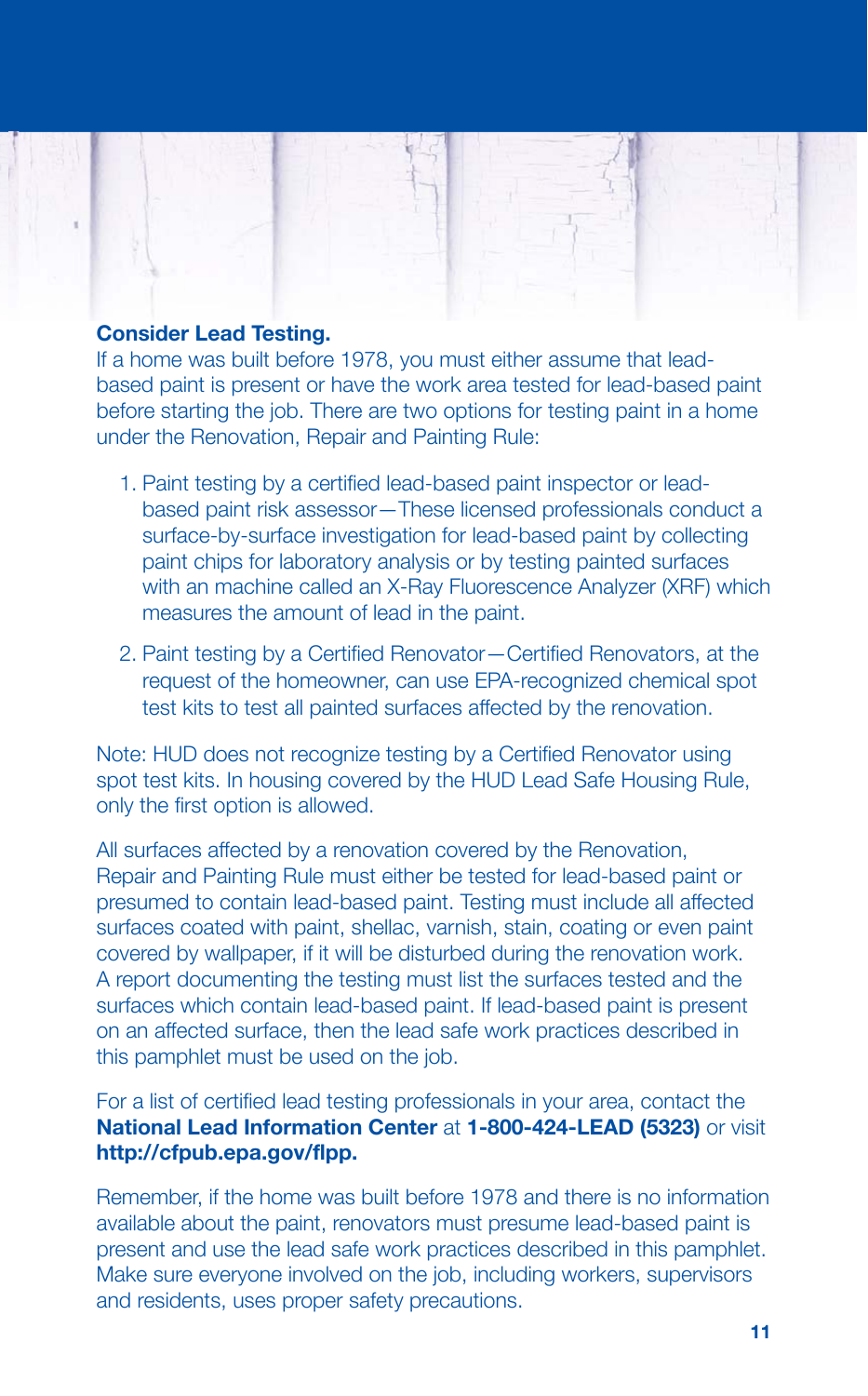## $\mathbf{t}$ ep 7 CAUTION *Set It Up Safely*

When you work on a job with lead-based paint, you should separate the work area from the rest of the home. The goal of proper setup of the work area is to keep dust in the work area and non-workers out.

The work area is the area that may become contaminated during the work. The size of the work area may vary depending on the method used to disturb lead-based paint and the amount of dust and debris that is generated as a result. Whenever lead-based paint is disturbed, the work area must be protected by plastic sheeting applied to the floor, ground or other applicable surfaces to prevent contamination of the home or exterior, from dust generated by the work.

The Renovation, Repair and Painting Rule requires that the work area be protected by plastic sheeting that extends a minimum of 6 feet in all directions from the location where paint will be disturbed. The Rule further requires that protective plastic sheeting extend far enough from the location of paint disturbance so that all dust or debris generated by the work remains within the area protected by the plastic. The entire portion of the home or exterior that is protected by plastic sheeting, however large, is the work area.

Unauthorized persons and pets must be prevented from entering the work area. This can be accomplished by posting warning signs and by establishing barriers around the work area such as barrier tape, fencing, plastic barriers in doorways, etc.

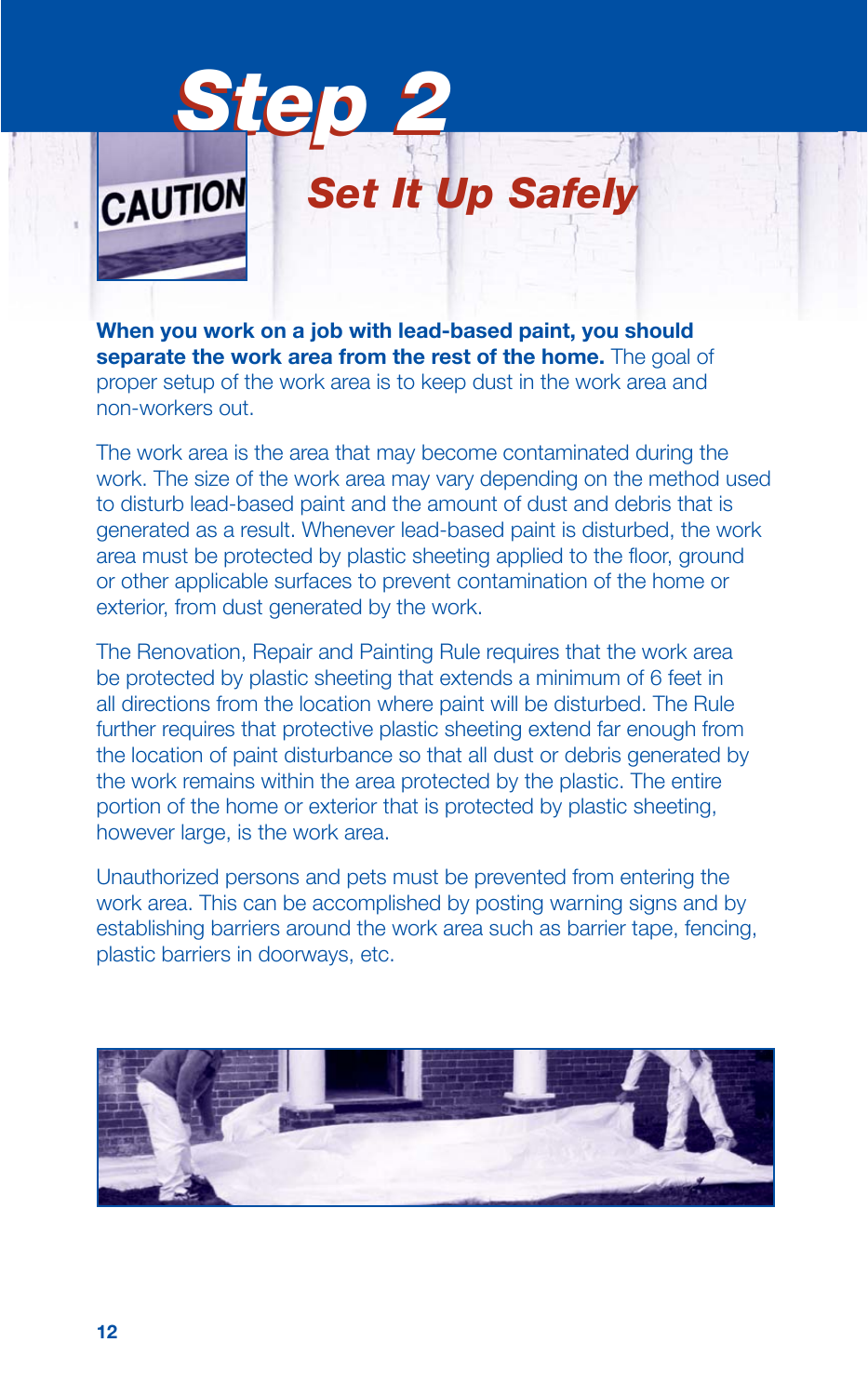## Shopping List

Here is a list of supplies and tools you will need to set up the work area safely. These items are available in hardware, paint or garden supply stores.

### Materials to Restrict Access and Cover the Floor/Ground

- ❑ Signs
- □ Barrier tape, rope or fencing
- ❑ Cones
- $\Box$  Heavy duty plastic sheeting
- $\Box$  Tape (masking, duct or painter's)
- □ Stapler
- ❑ Utility knife or scissors

## What To Do

To keep the dust in and people out of your work area, you will need to take the steps below for inside or outside jobs. Some jobs create more dust than others and, therefore, call for additional precautions.

### For Inside Jobs

- Have occupants leave the room where the work will be done and have them stay outside of the work area until after the final cleanup.
- Place signs, barrier tape and/or cones to keep all non-workers, especially children, out of the work area. Keep pets out of the work area for their safety and to prevent them from tracking dust and debris throughout the home. Signs should be in the primary language of the occupants and should say "Do Not Enter – Authorized Personnel Only" and "No Eating, Drinking, or Smoking."

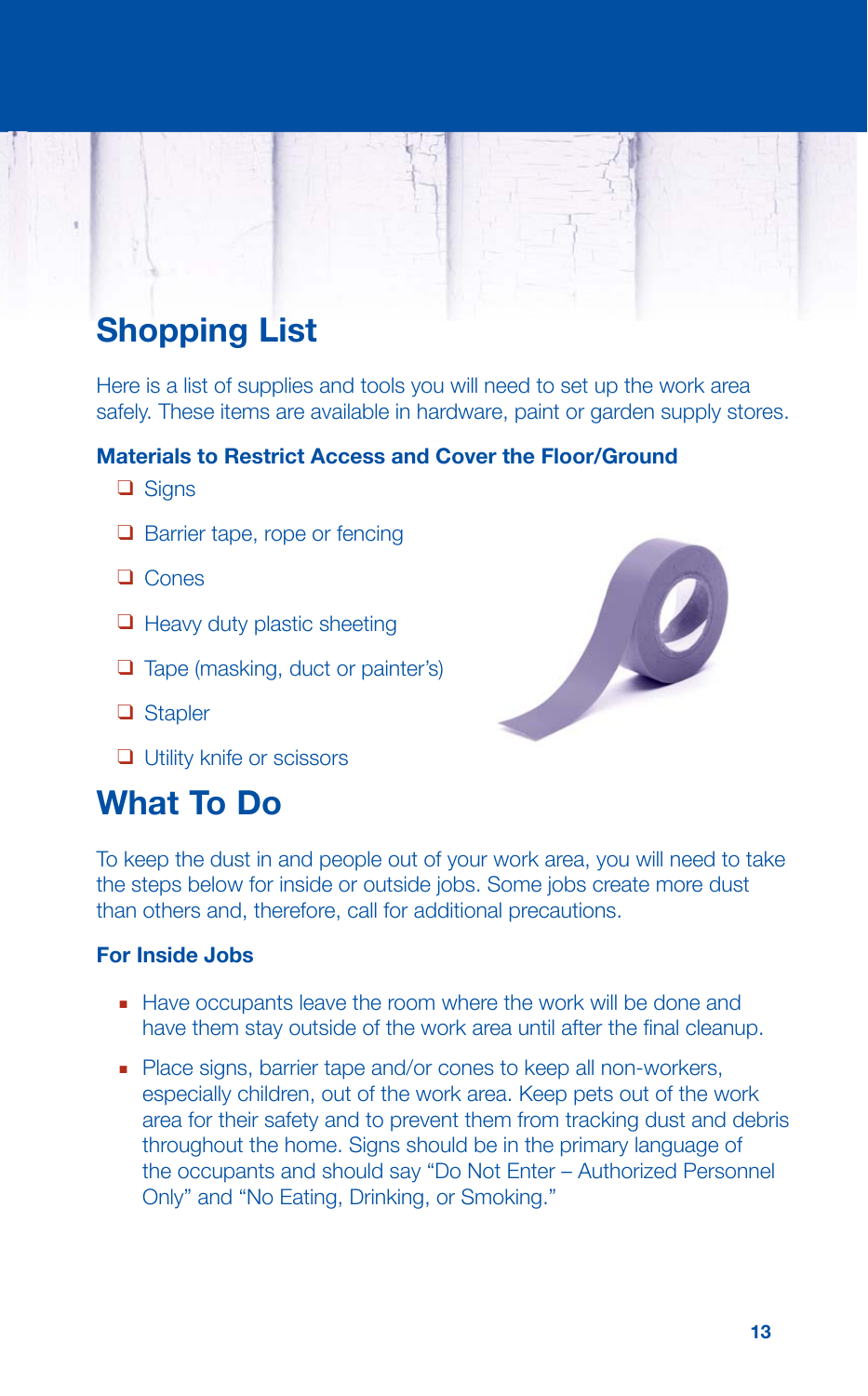- Remove furniture and belongings from the work area. These items may include: drapes, curtains, furniture, rugs, etc. If an item is too large to move, cover it with heavy plastic sheeting and tape the sheeting securely in place.
- Use heavy plastic sheeting to cover floors in the work area, to a minimum of 6 feet from the area of paint disturbance. Secure with tape.
- Close all doors in the work area, including closet and cabinet doors, and cover with plastic sheeting. When the work area boundary includes a door used to access the work area, cover the door with two layers of protective sheeting as described here:
	- Cut and secure one layer of sheeting to the perimeter of the doorframe. Do not pull the sheeting taut. Rather, create a few folds to leave slack at the top and bottom of the door before taping or stapling.
	- Cut a vertical slit in the middle of the sheeting leaving 6" uncut at the top and bottom. Reinforce with tape.
	- Cut and secure a second, overlapping layer of sheeting to the top of the door.



- Close and cover air vents in the work area. This will keep dust from getting into vents and moving through the home. You may need to turn off your HVAC system to prevent damage to the system.
- Put all necessary tools and supplies on the protective sheeting before you begin work to avoid stepping off the protective sheeting before the work is complete.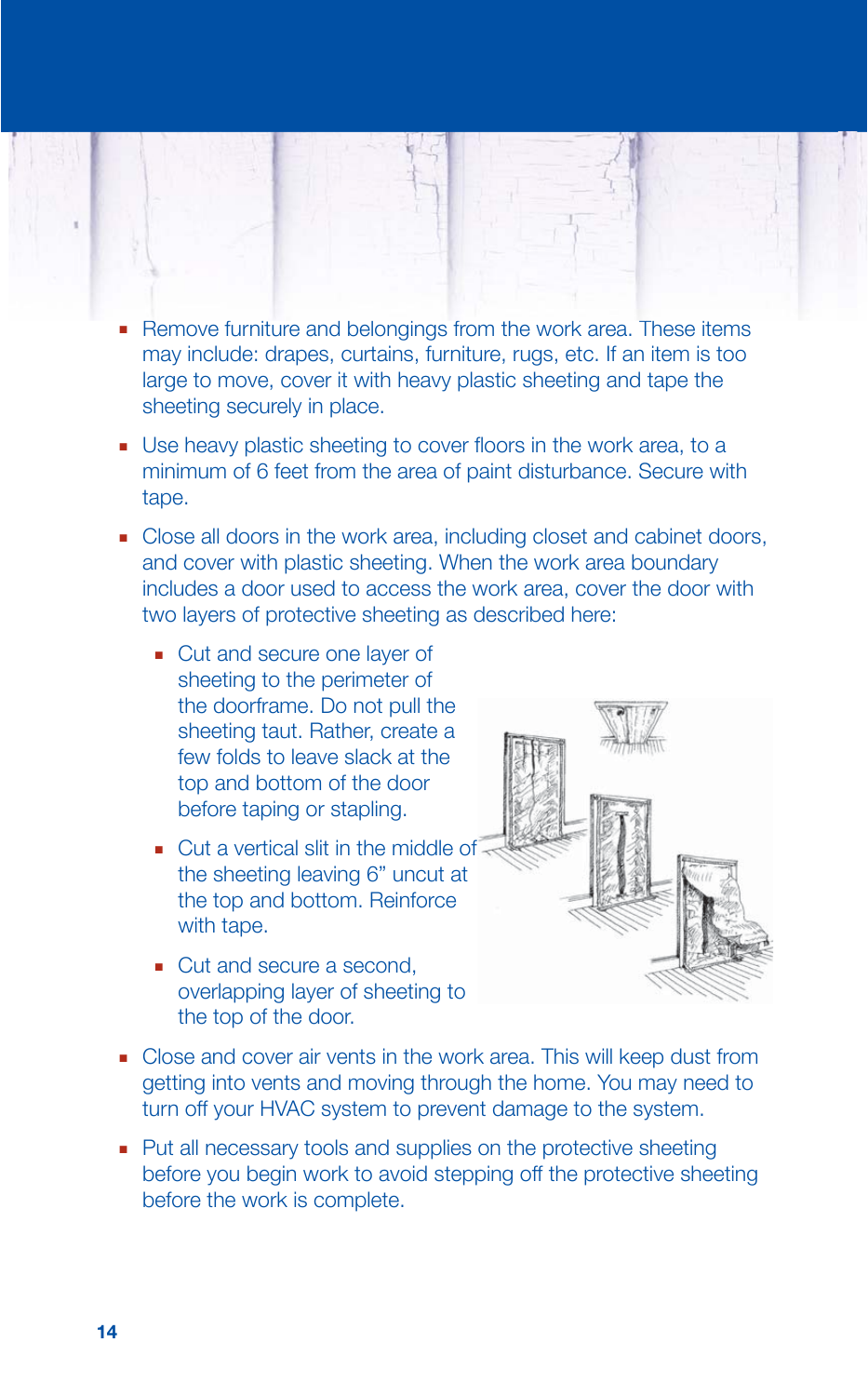#### For Outside Jobs

- Keep non-workers away from the work area by marking it off with signs, tape and/or cones.
- Cover the ground and plants with heavy plastic sheeting to catch debris. The covering should extend at least 10 feet out from the building. Secure the covering to the exterior wall with a wood strip and staples, or tape.
- Close windows and doors within 20 feet of the work area to keep dust and debris from getting into the home.
- Move or cover any play areas that are within 20 feet of the work area.
- When working on the 2nd story or above, extend the sheeting farther out from the base of the home and to each side of the area where paint is being disturbed.
- Vertical shrouding on scaffolding should be used if work is close to a sidewalk, street, or property boundary, or the building is more than three stories high.
- Avoid working in high winds if possible. The EPA Renovation, Repair and Painting Rule does not specifically address wind speed, but when the wind is strong enough to move dust and debris, special precautions need to be taken to keep the work area contained. That may mean creating a wind screen of plastic at the edge of the ground-cover plastic to keep dust and debris from migrating. Ultimately, you are responsible for preventing dust and debris from leaving the work area, so take appropriate precautions when wind is a factor.
- Put all necessary tools and supplies on the protective sheeting before you begin work to avoid stepping off the protective sheeting before the work is complete.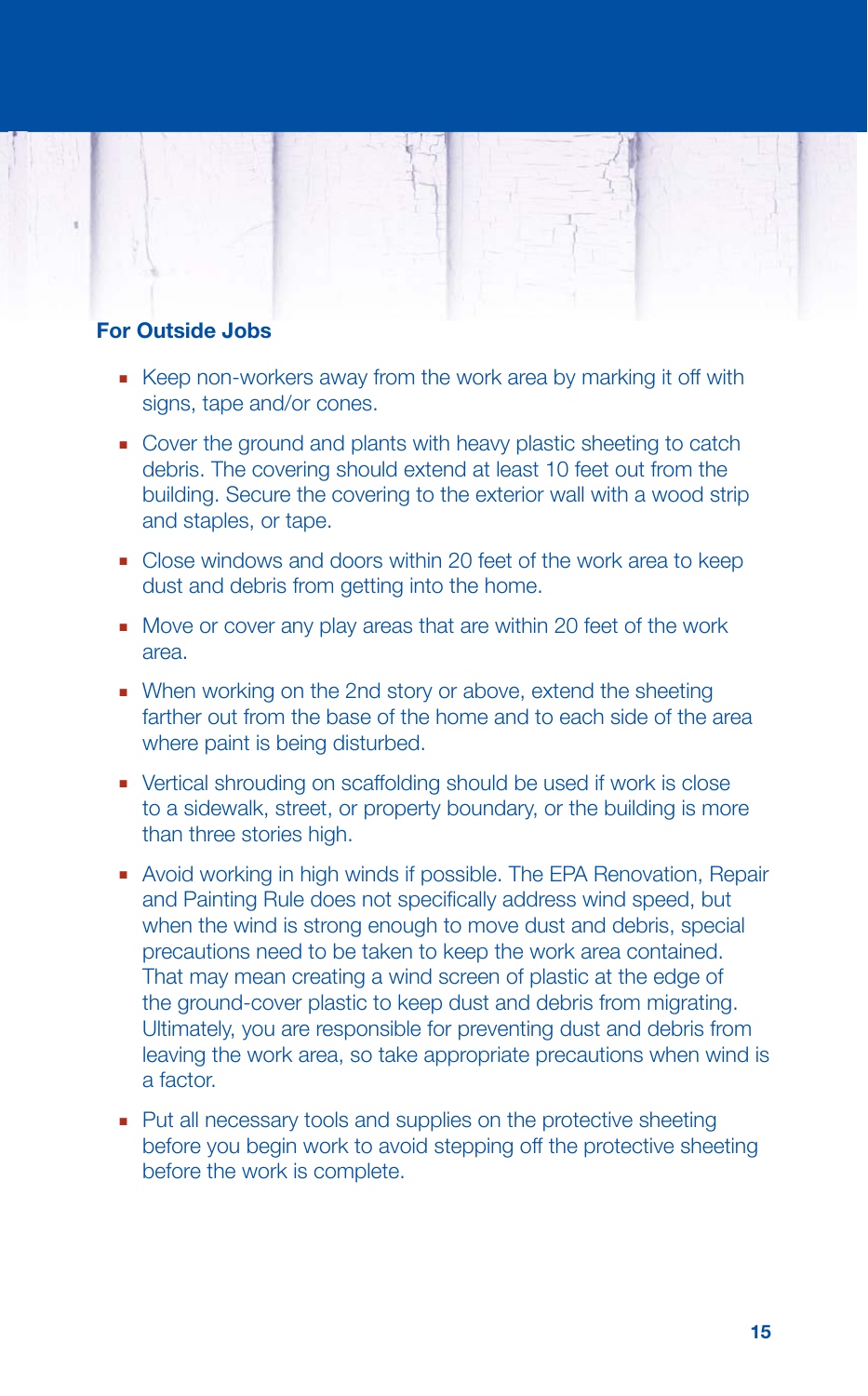# *Step 3 Protect Yourself*

#### Workers should protect themselves.

Without the right personal protective equipment, workers may ingest or inhale lead from the job and may risk bringing lead from the worksite home to their families. The following items are available through hardware, paint, garden supply stores or other specialty suppliers.

## Shopping List

- $\Box$  Protective eye wear
- □ Painter's hat
- $\Box$  Disposable coveralls
- □ Disposable N-100 rated respirator
- $\Box$  Disposable latex/rubber gloves
- □ Disposable shoe covers

## What to Do

#### Protect your eyes.

■ Always wear safety goggles or safety glasses when scraping, hammering, etc.

#### Keep clothes clean.

- Wear disposable protective clothing covers. Disposable protective clothing covers can be stored in a plastic bag and reused if they are fairly clean and are not torn. Small tears can be repaired with duct tape.
- At the end of the work period, vacuum off dust, and remove disposable protective clothing covers. Do not use compressed air to blow dust off disposable protective clothing covers or clothing.
- Do not hug other people until you have taken off your work clothes. Then, wash your work clothes separately from family laundry.

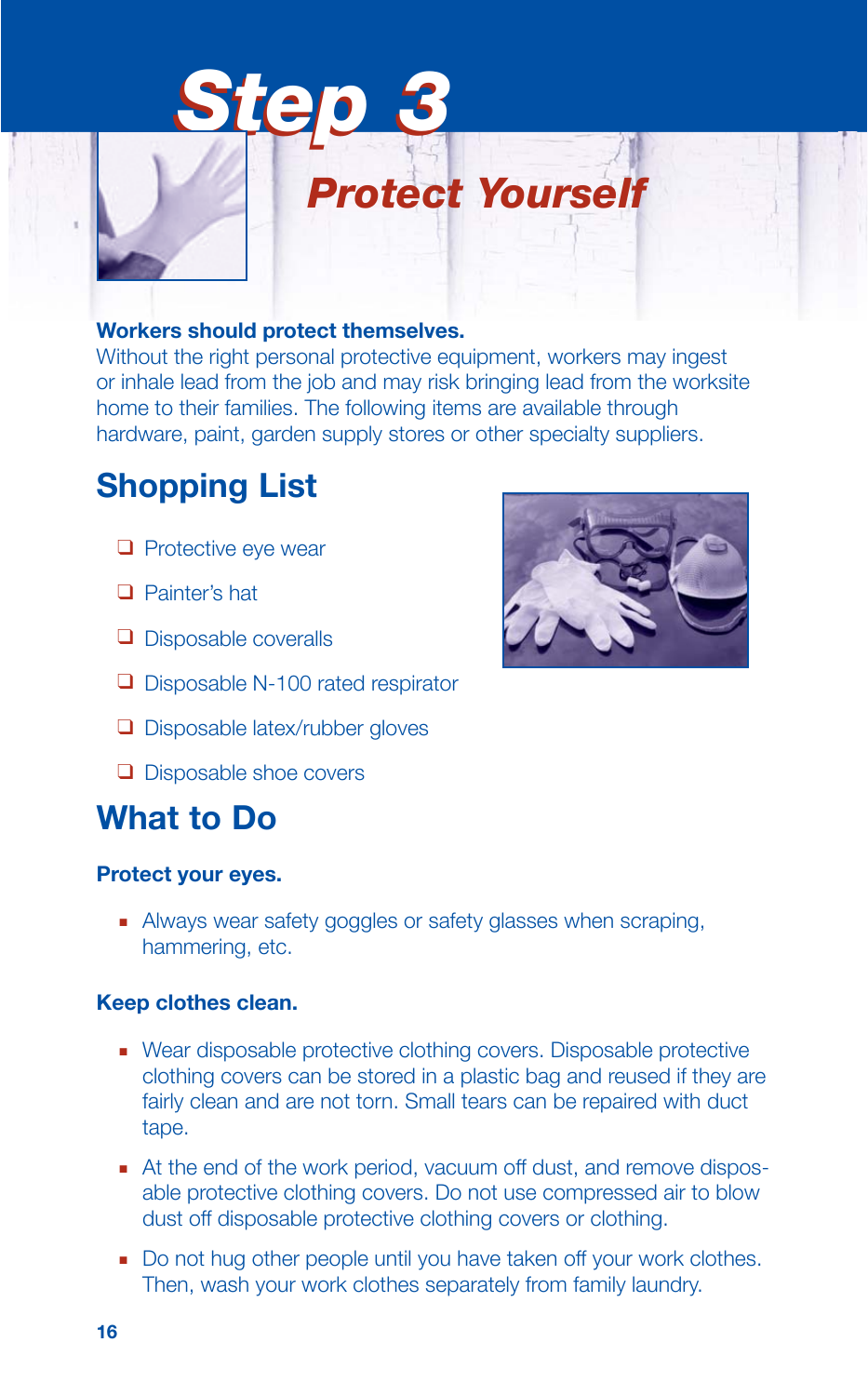- Wear disposable shoe covers to prevent the tracking of dust from the work area and to protect your shoes from exposure to dust.
- Wear gloves to protect your hands and prevent exposure to dust.
- Wear a painter's hat to protect your head from dust and debris. These are easy to dispose of at the end of the day.

#### Wear respiratory protection.

When work creates dust or paint chips, workers should wear respiratory protection, such as an N-100 disposable respirator, to prevent them from breathing leaded dust.

#### Post a warning sign.

Post a sign at the work entrance reminding workers to avoid eating, drinking and smoking in the work area.

Your sign should say:

- Warning
- Lead Work Area
- Poison
- No Smoking, Drinking or Eating

#### Wash up.

Workers should wash their hands and faces each time they stop working. It is especially important to wash up before eating and at the end of the day.

Note: OSHA rules may require employers to take further steps to protect the health of workers on the job.

See www.osha.gov/SLTC/lead/index.html.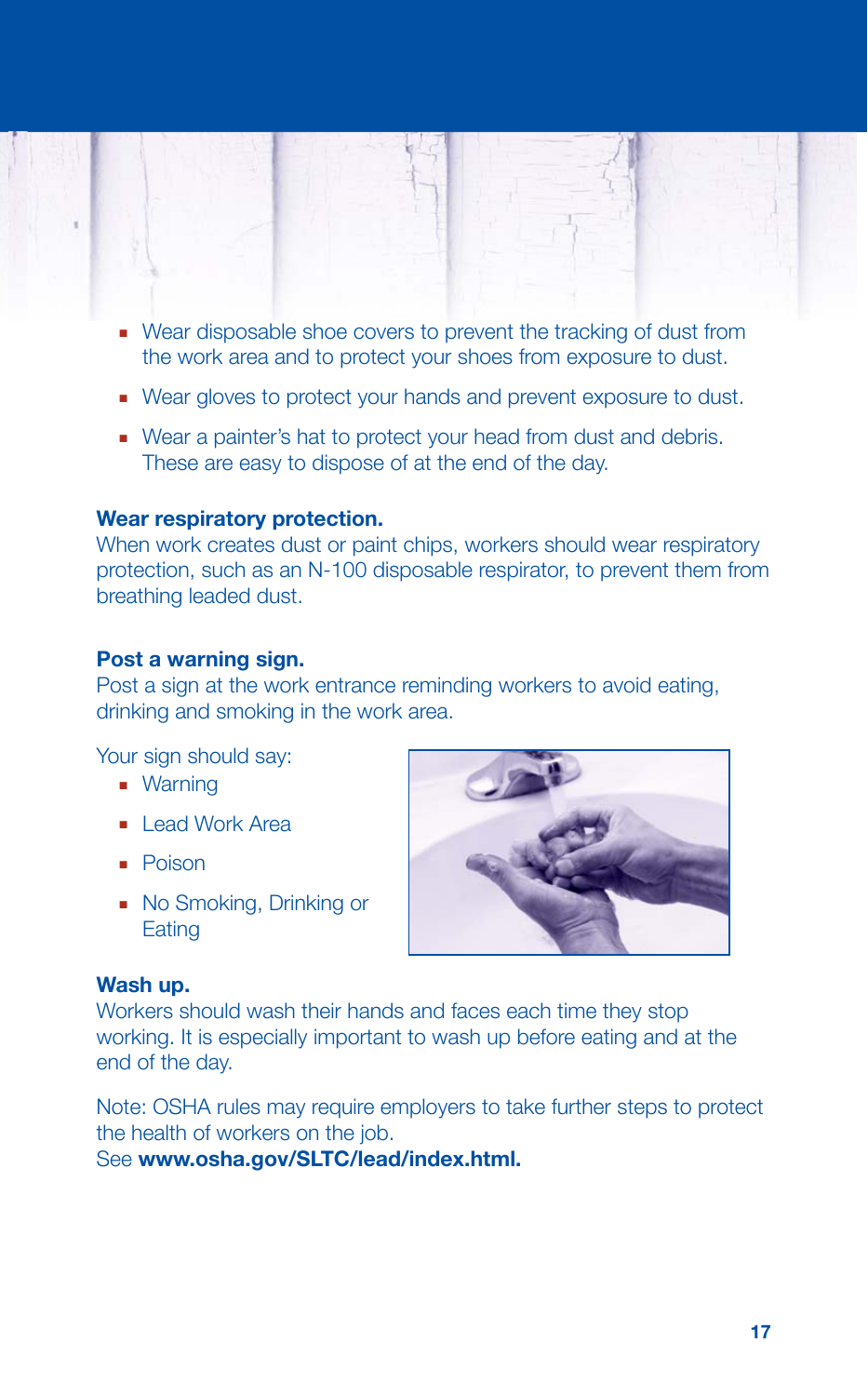# *Step 4 Step 4*

## *Minimize the Dust*

#### As you work, your goal is to keep down the dust.

Remember that as you scrape, drill, cut, open walls, etc., you are creating dust. You can keep dust down by using the right tools and following some simple practices that minimize and control the spread of dust. The following items are available through hardware, paint, garden supply stores or other specialty suppliers.

## Shopping List

#### Materials for all jobs:

- $\Box$  Wet-dry sandpaper, sanding sponge
- $\Box$  Misting bottle or pump sprayer
- $\Box$  Heavy plastic sheeting
- ❑ Utility knife or scissors
- $\Box$  Masking tape, duct tape, or painters' tape
- □ High Efficiency Particulate Air (HEPA) vacuum cleaner (a special vacuum cleaner that can remove very small particles from floors, window sills, and carpets and not return them to the air)
- $\Box$  Heavy duty plastic bags
- $\Box$  Tack pads (large, sticky pads that help remove dust), paper towels, or disposable wipes

#### Other tools that may be needed:

- □ Low-temperature heat gun (under 1,100 degrees Fahrenheit)
- $\Box$  Chemical strippers without methylene chloride
- $\Box$  Power tools with HEPA filter equipped vacuum attachments

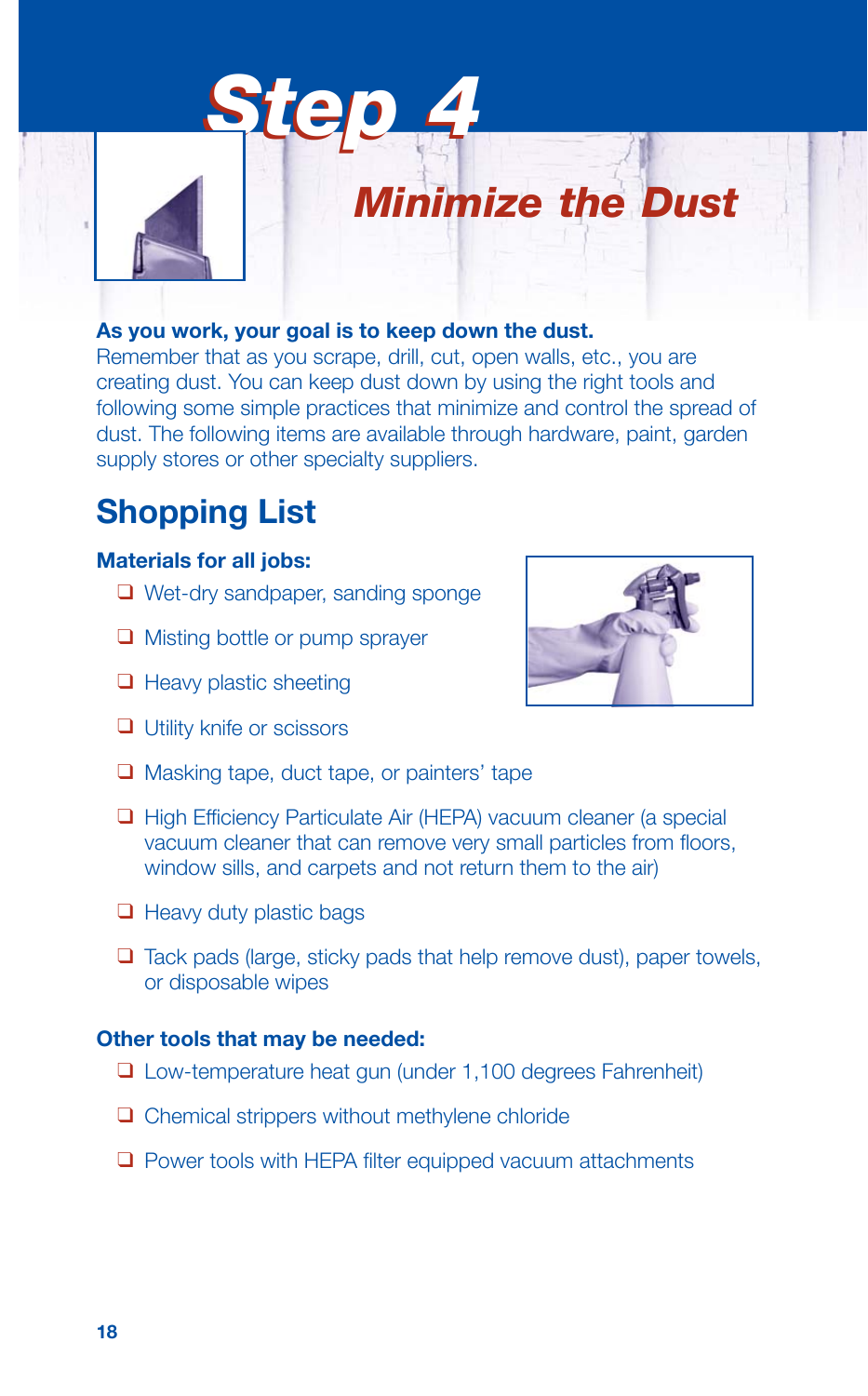## What To Do

#### Use the right tools.

- Use wet sanders and misters to keep down the dust created during sanding, drilling and cutting.
- Use HEPA vacuum attachments on power sanders and grinders to contain the dust created by these tools.
- When a heat gun is needed to remove paint, use a temperature setting below 1,100 degrees Fahrenheit.

#### Use work practices that minimize dust.

- Mist areas before sanding, scraping, drilling and cutting to keep the dust down (except within 1 foot of live electrical outlets).
- Score paint with a utility knife before separating components.
- Pry and pull apart components instead of pounding and hammering.
- Keep components that are being disposed of in the work area until they are wrapped securely in heavy plastic sheeting or bagged in heavy duty plastic bags. Once wrapped or bagged, remove them from the work area and store them in a safe area away from residents.

### Control the spread of dust.

- Keep the work area closed off from the rest of the home.
- Don't track dust out of the work area:
	- Stay in the contained work area and on the contained paths.
	- Vacuum off suits when exiting the work area so the dust stays inside the work area.
	- Every time you leave the plastic sheeting, remove your disposable shoe covers, and wipe or vacuum your shoes, especially, the soles, before you step off the plastic sheeting. A large disposable tack pad on the floor can help to clean the soles of your shoes.
- Launder non-disposable protective clothing separately from family laundry.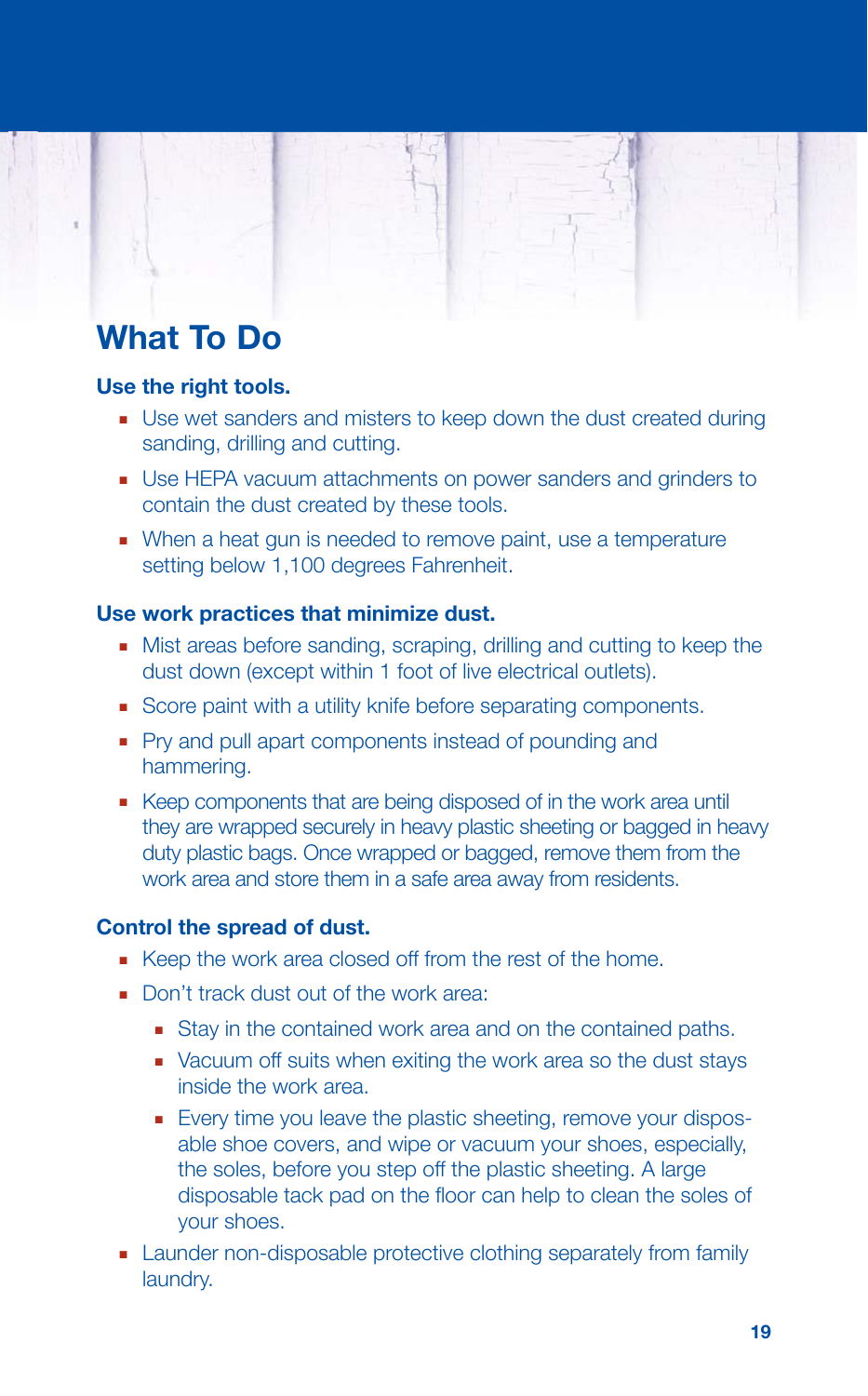#### Do Not Use Prohibited Practices.

The Renovation, Repair and Painting Rule prohibits the use of some dangerous work practices by contractors. These "Prohibited Practices" are:

- Open-flame burning or torching of lead-based paint.
- The use of machines that remove lead-based paint through highspeed operation such as sanding, grinding, power planing, abrasive blasting or sandblasting, unless such machines are used with a HEPA exhaust control.
- Operating a heat gun on lead-based paint at temperatures greater than 1,100 degrees Fahrenheit.

#### In federally-assisted housing, HUD's rule prohibits additional work practices:

- Extensive dry scraping and sanding by hand.
- Heat guns that char paint.
- Paint stripping in a poorly ventilated space using a volatile paint stripper.

Note: The EPA Renovation, Repair and Painting Rule does not apply to homeowners who renovate their own property. However, because the practices prohibited under the rules generate significant amounts of dust, EPA recommends that they be avoided by the do-it-yourself homeowner also.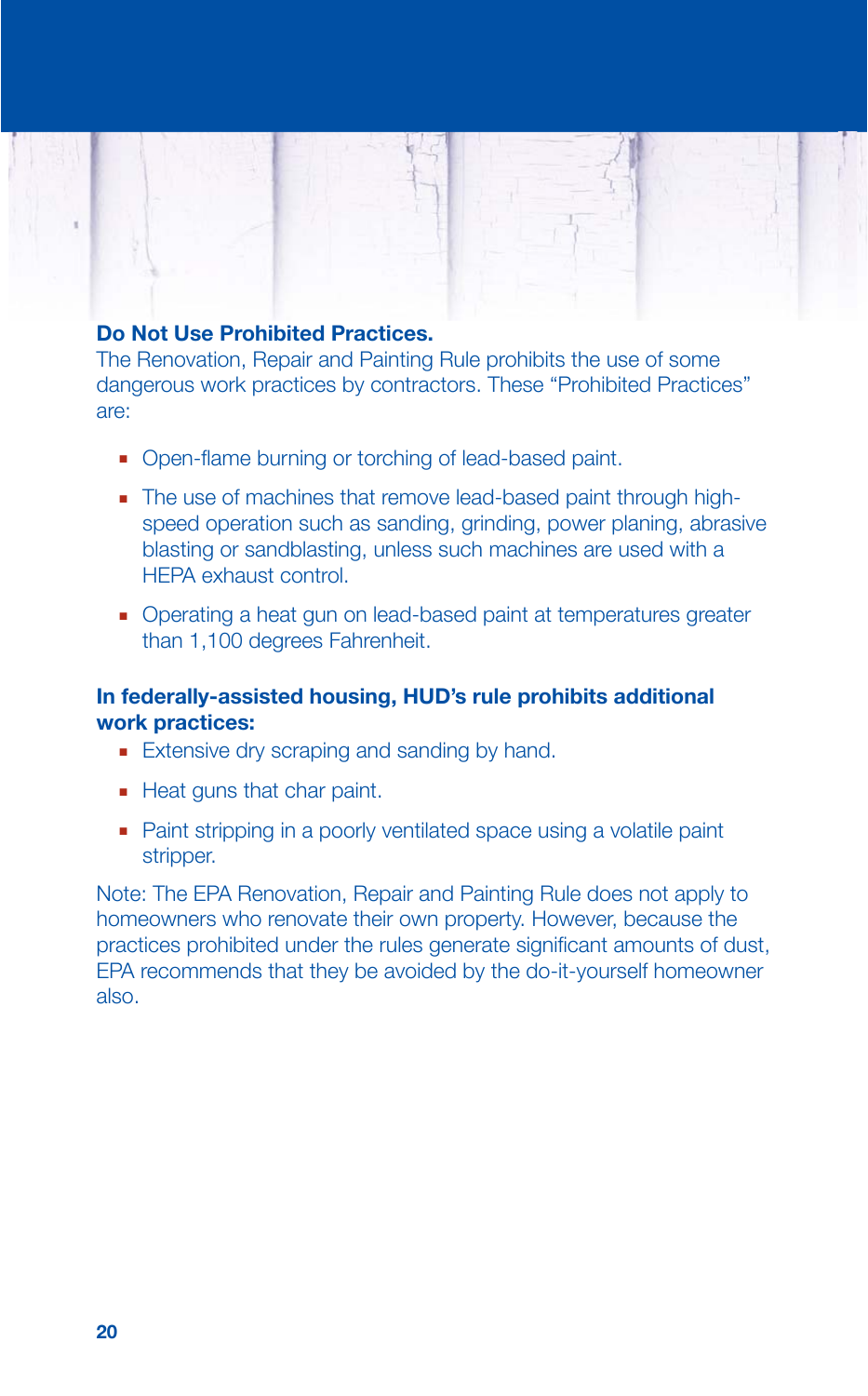

The work area should be left clean at the end of every day and **especially at the end of the job.** The area should be completely free of dust and debris. The following cleaning supplies, tools, and equipment are available in hardware, paint or garden supply stores.

## Shopping List

- ❑ Heavy-duty plastic bags
- ❑ HEPA vacuum with attachments and a powered beater bar
- ❑ Masking tape, duct tape, or painters tape
- ❑ Misting bottle or pump sprayer
- ❑ Disposable wet-cleaning wipes or hand towels
- ❑ Detergent or general-purpose cleaner
- ❑ Mop and disposable mop heads
- ❑ Two buckets or one two-sided bucket with a wringer
- ❑ Shovel and rake
- ❑ Wet Mopping System
- ❑ Electrostatically charged dry cleaning cloths

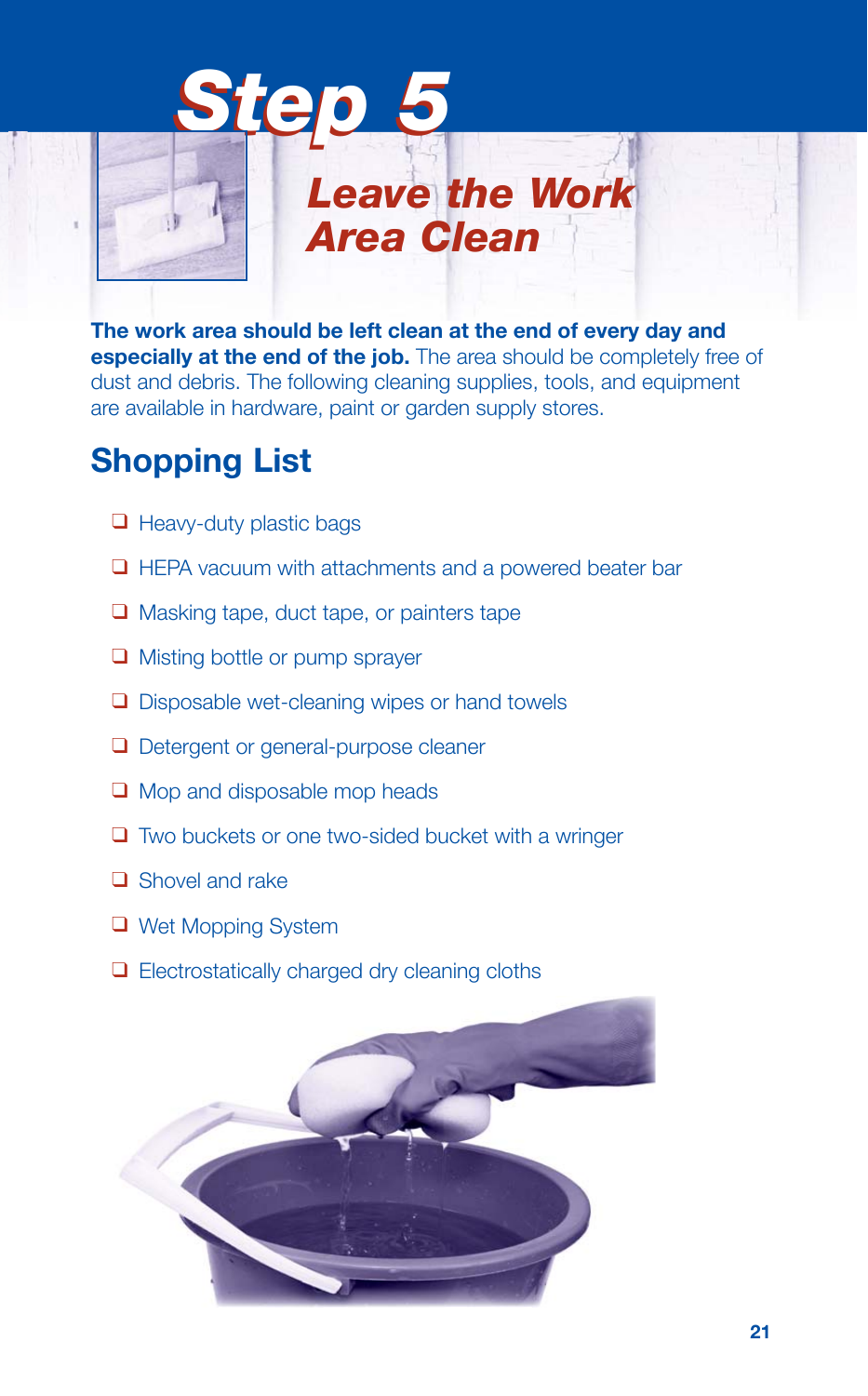## What To Do

#### On a daily basis, renovators and do-it-yourself homeowners should:

- Pick up as you go. Put trash in heavy-duty plastic bags.
- Vacuum the work area with a HEPA vacuum cleaner frequently during the day and at the end of the day.
- Clean tools at the end of the day.
- Wash up each time you take a break and before you go home.
- Dispose of or clean off your personal protective equipment.
- Continue to separate the work area from the rest of the home and remind residents to stay out of the area.

#### When the job is complete, renovators and do-it-yourself homeowners should:

- Remove plastic sheeting carefully, fold it with the dirty side in, tape it shut, and dispose of it.
- Make sure all trash and debris, including building components, are disposed of properly.
- Vacuum all surfaces, including walls, with a HEPA vacuum cleaner.
- Mist and scrub the work area with a general-purpose cleaner on a wet rag or mop, changing the rinse water often until dust and debris are removed.
- Vacuum all surfaces again once they are dry.
- Visually inspect your work. Look around the home, both inside and out. You should not be able to see any dust, paint chips or debris.
- Re-clean the area thoroughly if you find dust or debris.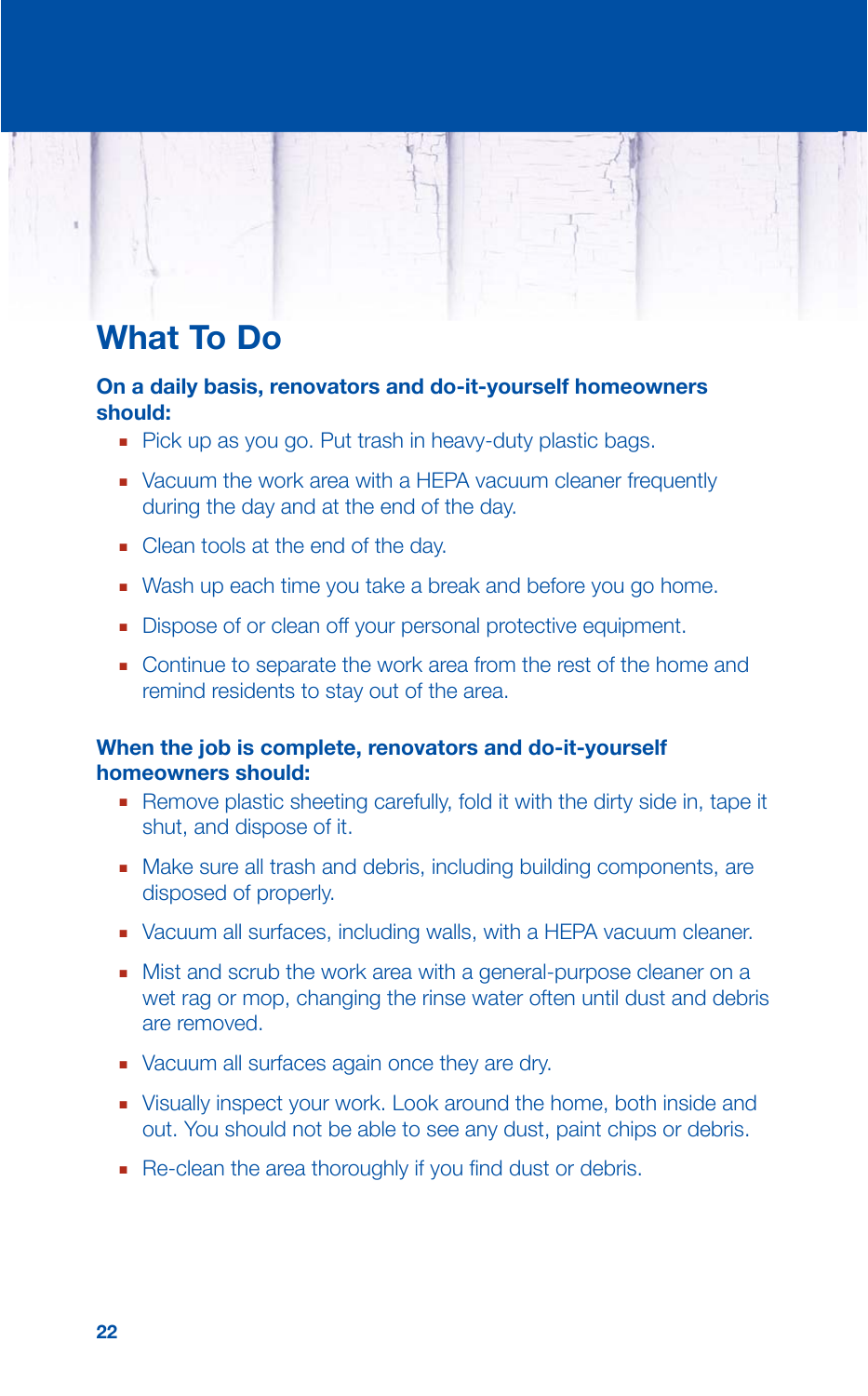# *Step 6 Control the Waste*

## What to Do

#### Bag or wrap your waste at the work site and in the work area.

- Collect and control all your waste. This includes dust, debris, paint chips, protective sheeting, HEPA filters, dirty water, clothes, mop heads, wipes, protective clothing, respirators, gloves, architectural components and other waste.
- Use heavy plastic sheeting or bags to collect waste. Seal the bag securely with duct tape. Consider double bagging waste to prevent tears. Large components should be wrapped in protective sheeting and sealed with tape.
- Bag and seal all waste before removing it from the work area.
- Store all waste in a secure container or dumpster until disposal.
- Limit on-site storage time.
- Avoid transporting waste in an open truck or personal vehicle.

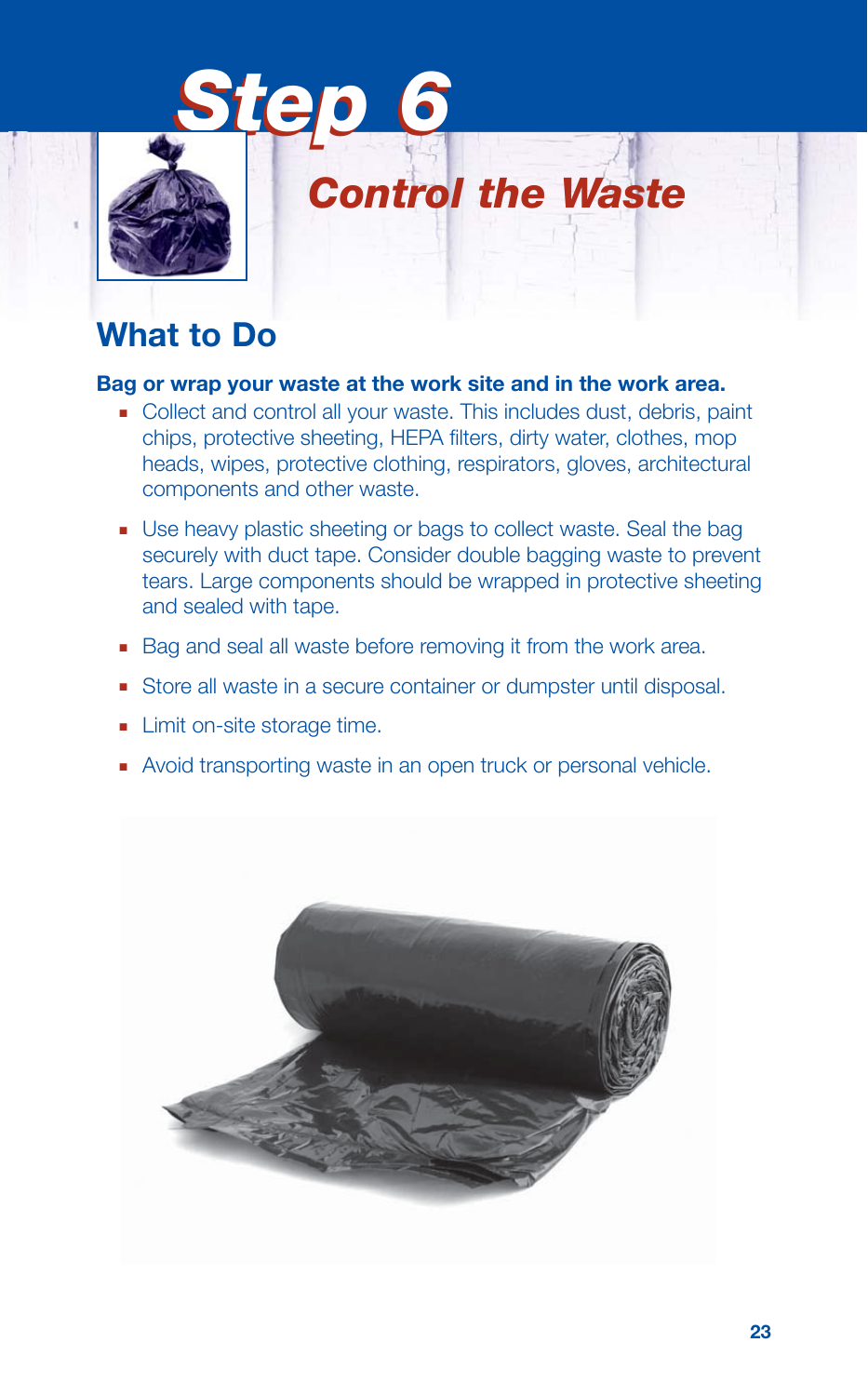#### Dispose of waste water appropriately.

- Water used for cleanup should be filtered and dumped in a toilet if local rules allow. If not, collect it in a drum and take it with you. Never dump this water down a sink or tub, down a storm drain, or on the ground. Always dispose of waste water in accordance with federal, state and local regulations.
- EPA's Web site has state information on solid and hazardous waste disposal. See the following link for futher information: http://www.epa.gov/epawaste/wyl/stateprograms.htm.

#### Be aware of waste disposal rules.

- Because EPA considers most residential renovation and remodeling as "routine residential maintenance," most waste generated during these activities is classified as solid, non-hazardous waste, and should be taken to a licensed solid waste landfill. This is not the case for work done in commercial, public or other nonresidential childoccupied facilities, where waste may be considered hazardous and require special disposal methods. See the following link for futher information: www.epa.gov/lead/pubs/fslbp.htm.
- Always check state and local requirements before disposing of waste. Some are more stringent than federal regulations.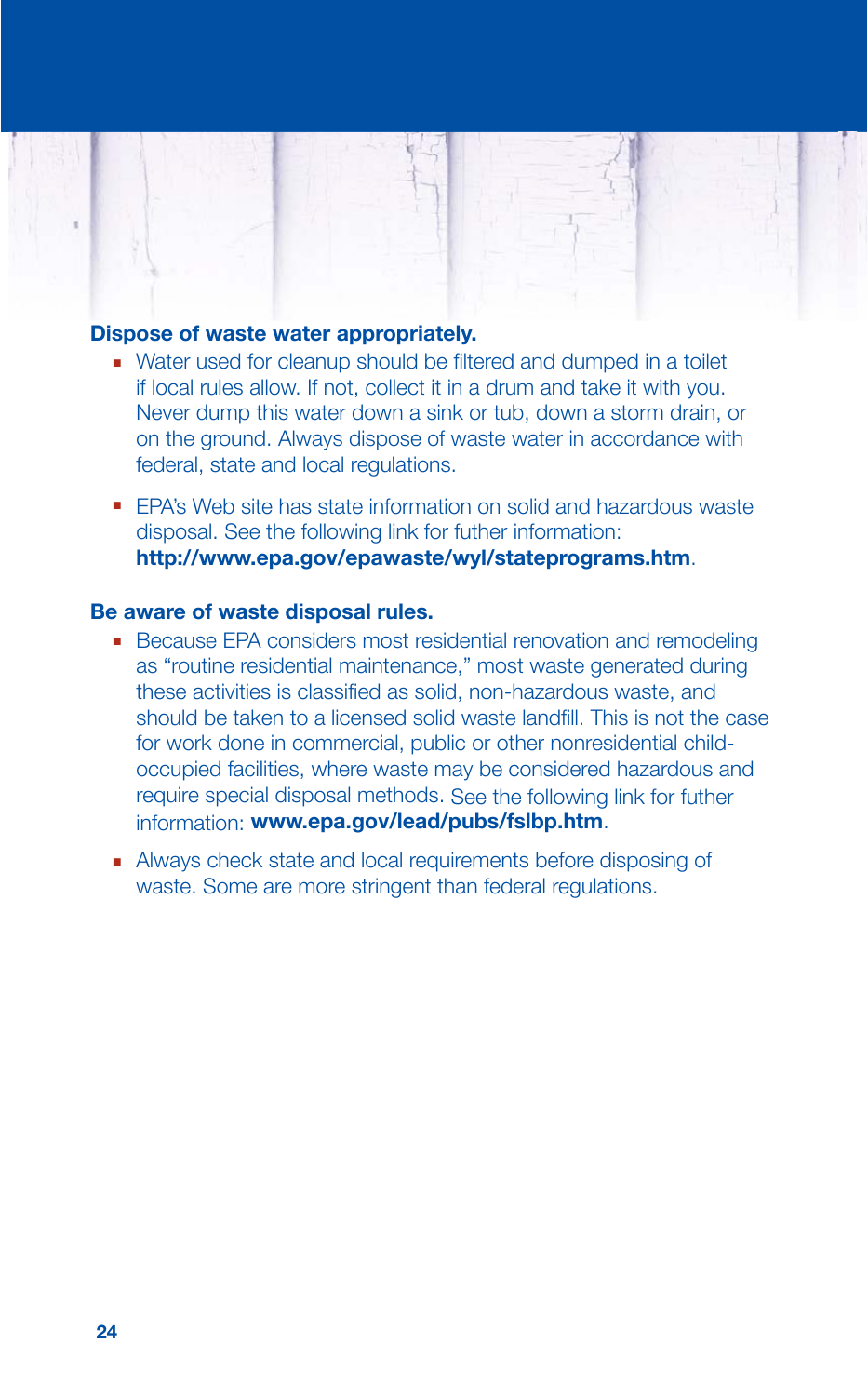

## *Verify Work Completion with the Cleaning Verification Procedure or Clearance*

When all the work is complete, and before interior space is reoccupied, you need to determine whether it is a safe environment to live in.

#### For Regulated Renovators and Maintenance Personnel:

If the work was performed by a contractor or landlord, either cleaning verification or clearance testing is required by the RRP Rule. (If the housing receives federal assistance, clearance testing is required.) If the cleaning verification procedure is chosen, an EPA certified renovator must perform the cleaning verification procedure. If clearance is chosen, a certified lead inspector, certified lead risk assessor, or certified lead sampling technician must conduct clearance testing.

#### For Do-it-Yourselfers:

After visual inspection in homes not receiving federal assistance, where the homeowner has completed the work, the homeowner is not required to conduct a cleaning verification procedure or clearance, but EPA strongly recommends that you choose one or the other to ensure that a complete cleaning was accomplished.

## Cleaning Verification Procedure

After completion of cleaning, the cleaning verification procedure is performed by wiping all dust collection surfaces in the work area with a wet, disposable cleaning cloth and comparing that cloth visually to a cleaning verification card. Dust collection surfaces include window sills, countertops and other large horizontal surfaces such as fireplace mantles and built-in shelving, and floors. Cleaning verification cards are available from EPA by calling the **National Lead Information Center** at 1-800-424-LEAD (5323). Cleaning verification may only be performed by an EPA Certified Renovator if renovations covered by the Renovation, Repair and Painting rule were performed.

#### Note: For exterior work, only a visual inspection for dust, paint chips or debris is required.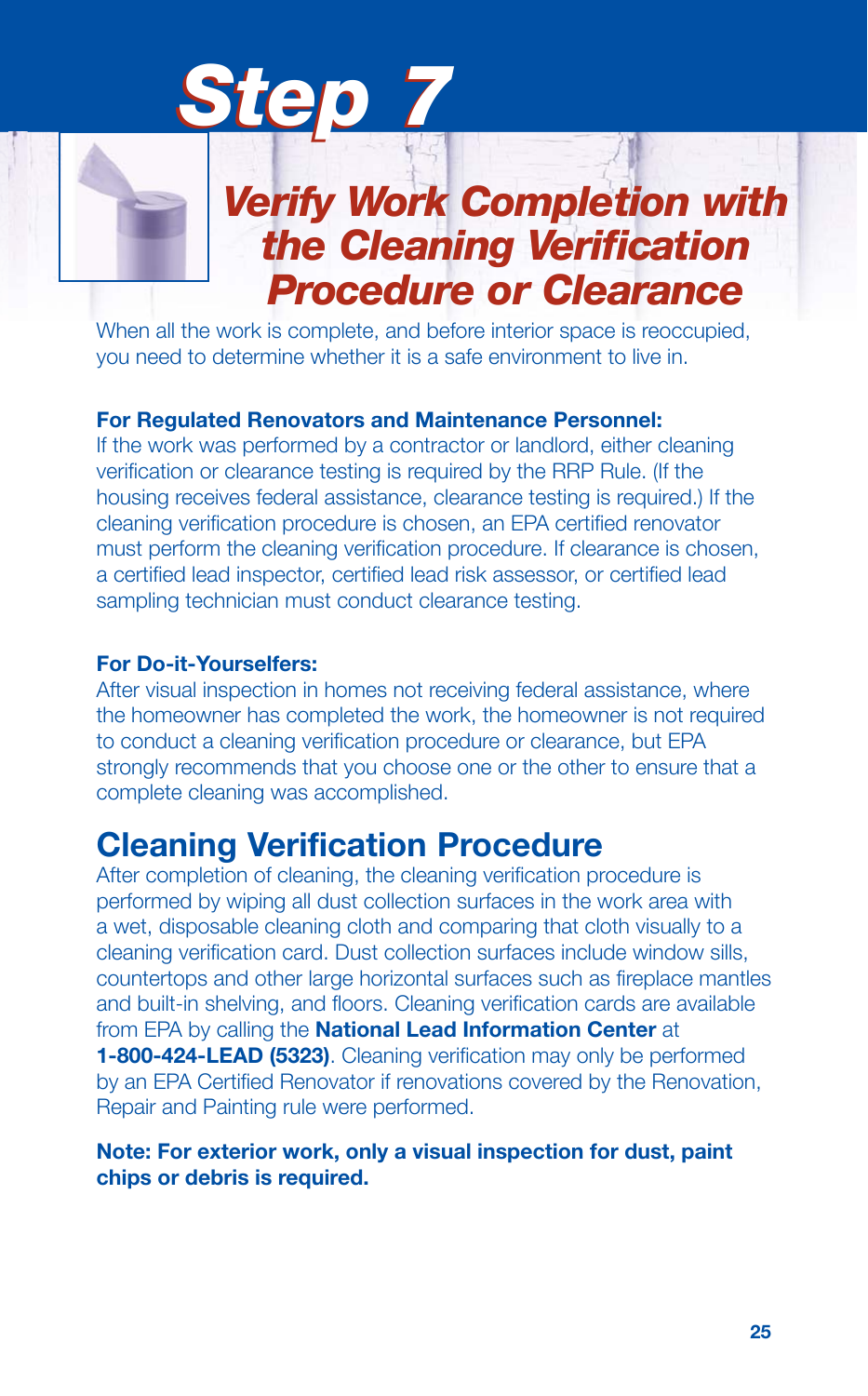

The cleaning verification procedure for window sills is described below:

- $\blacksquare$  Each window sill in the work area is wiped using a single, wet, disposable cleaning cloth.
- Once the entire window sill surface is wiped, the wipe is compared to the cleaning verification card. (See "Interpreting the Cleaning Verification Procedure" on page 27).

#### The cleaning verification procedure for countertops and floors is described below:

- Each countertop is wiped by the Certified Renovator using a wet disposable cleaning cloth:
	- For smaller countertops and other horizontal surfaces such as fireplace mantles and built-in shelving with a total surface area less than 40 square feet—wipe the entire surface with a single wipe and compare to the cleaning verification card.
	- Large area surfaces, such as large countertops and floors, have surface areas larger than 40 square feet—each of these large countertops and floors must be divided into roughly equal sections that are 40 square feet or less. Wipe each section separately using a new wet disposable cleaning cloth for each separate section. When conducting cleaning verification on floors, the wipe will be attached to the handle of a wet mopping system. The use of the wet mopping system handle allows the Certified Renovator to apply uniform pressure on the cleaning cloth. Each wipe is then compared to the cleaning verification card.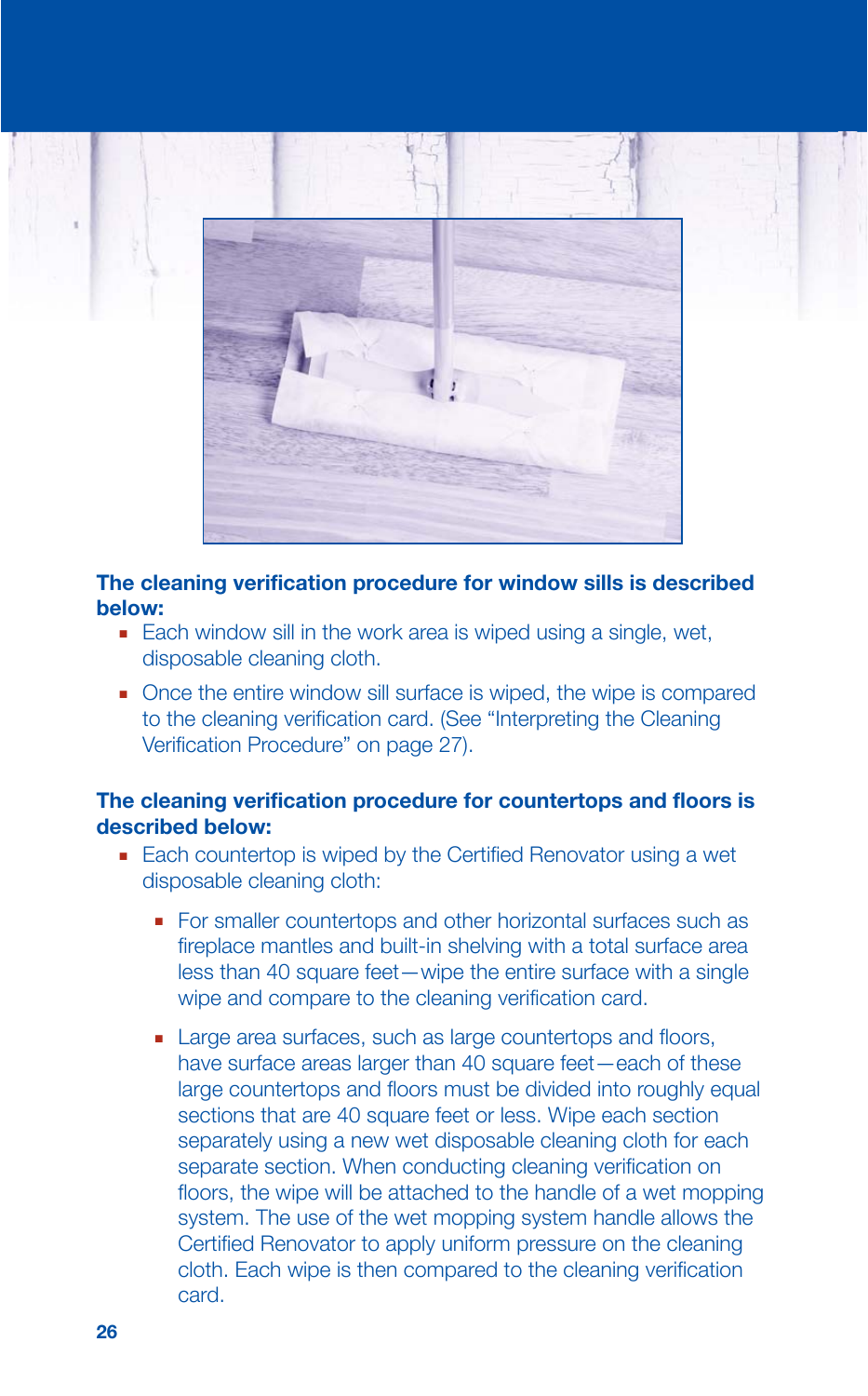## Interpreting the Cleaning Verification Procedure

- Compare each wipe representing a specific surface section to the cleaning verification card. If the cloth used to wipe a surface section within the work area is cleaner than the example wipes on the cleaning verification card, then that surface section has been adequately cleaned.
- If the cloth is not cleaner than the cleaning verification card, re-clean that surface section. Then use a new wet disposable cleaning cloth to wipe the surface section again. If the second cloth is cleaner than the cleaning verification card, that surface section has been adequately cleaned.
- If the second cloth is not cleaner than the cleaning verification card, re-clean the surface, wait for 1 hour or until the surface section has dried completely, whichever is longer.
- Wipe the surface section with a dry electrostatic cleaning cloth. The cleaning verification procedure is now complete and the surface is considered clean.
- When all of the surfaces in the work area have passed comparison with the cleaning verification card, or have completed the postrenovation cleaning verification, the project is complete and the area can be turned over to occupants unless the housing is receiving federal assistance, or state or local laws require dust clearance testing, in which case the project must pass dust clearance testing before the area can be turned over to occupants.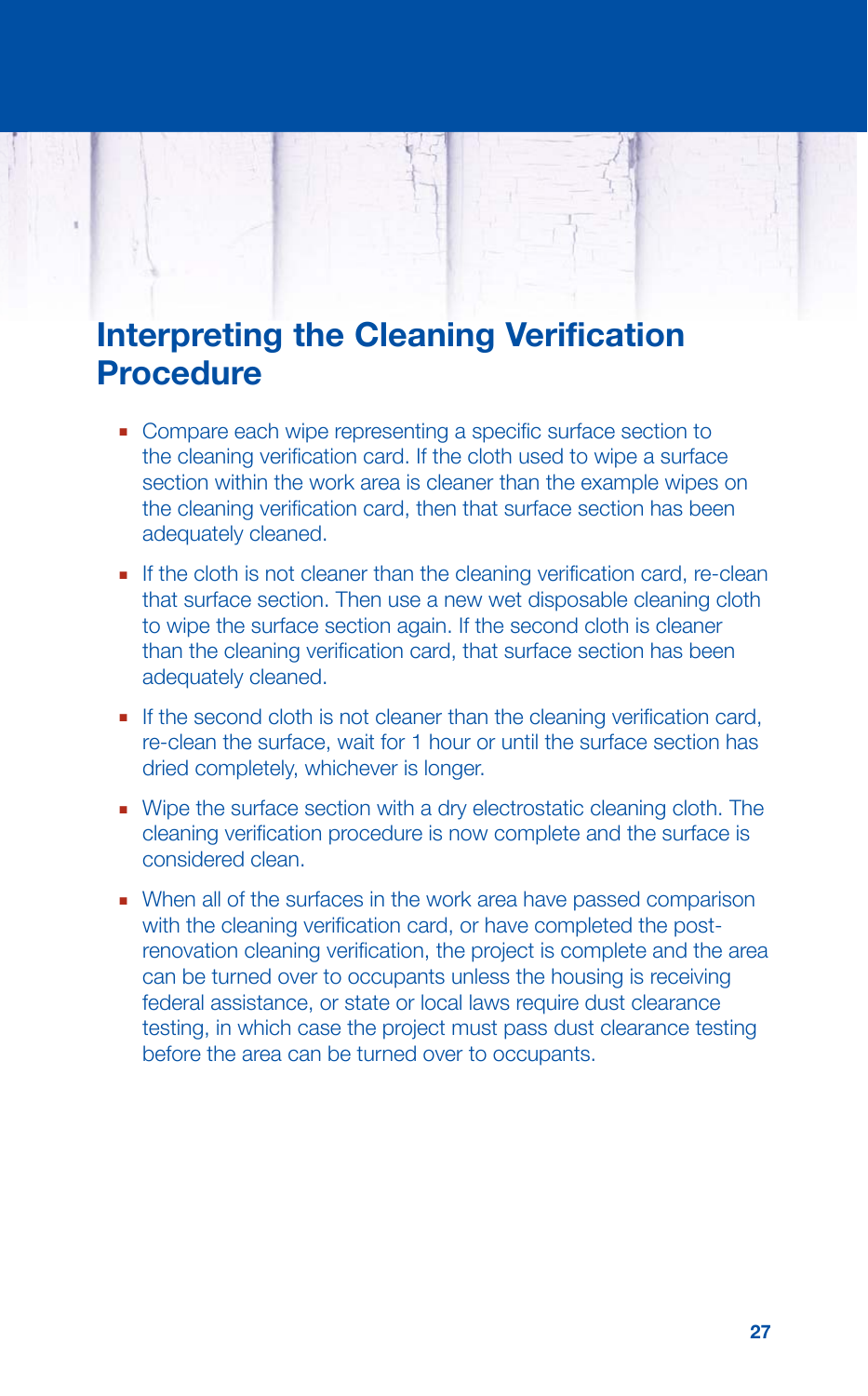### Dust Clearance Testing

Clearance testing is conducted by certified lead-based paint inspectors, certified lead risk assessors, or certified lead dust sampling technicians. For homes receiving federal assistance, the clearance testing must be done by a person independent of the renovation firm.

- Although optional under the Renovation, Repair and Painting Rule, some states and localities may require clearance. Also, a homeowner may specifically request that a clearance test be performed in their contract. In this case, clean up the work area and check your work, then contact a certified lead-based paint inspector, risk assessor or lead dust sampling technician to arrange for clearance testing.
- HUD requires clearance testing after renovation or repair work in pre-78 homes receiving federal assistance, which are regulated under the Lead Safe Housing Rule. Contractors must determine whether the home is federally-assisted. Federal assistance may be channeled through a state or local government, community development corporation or other similiar entity.
- Clearance sampling for interior jobs will consist of a floor sample taken in each room where work was performed (to a maximum of four samples) and an additional sample on the floor outside the entry to the work area. Where window sills and window troughs were present in the work area, a window sill or window trough sample will be collected in each room where work was performed (to a maximum of four samples).
- All clearance samples must be sent to an EPA-recognized dust-lead laboratory for analysis. You can view the list of laboratories at www.epa.gov/lead/pubs/nllap.htm.
- For exterior jobs, EPA, like HUD, requires only a visual assessment of the work area to pass clearance.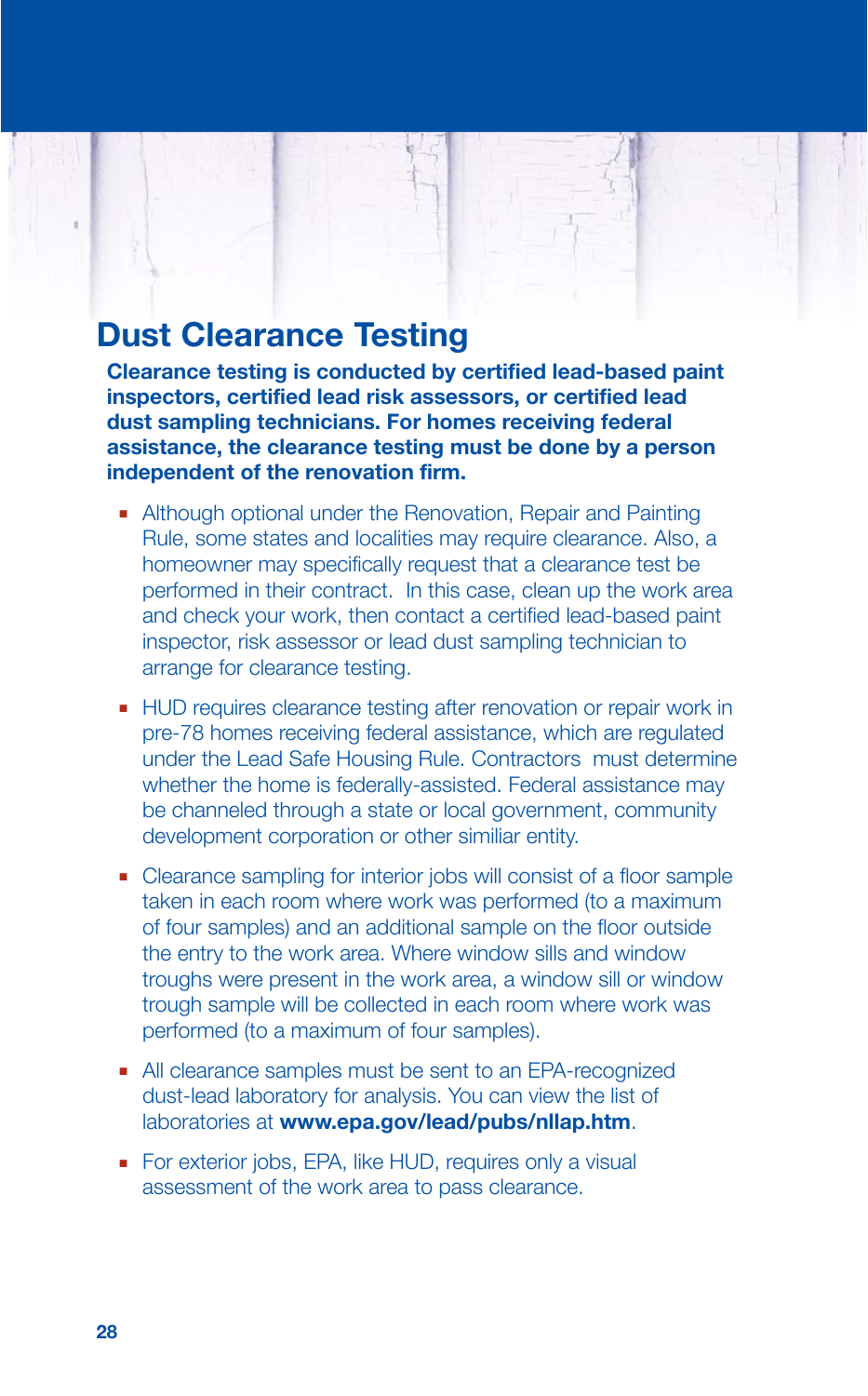## Interpret the Clearance Sampling Results

The laboratory will report the amount of lead in the dust. A dust sample at or above the following limits for lead is considered hazardous:

- Floors: 40 micrograms per square foot
- Window sills: 250 micrograms per square foot
- Window troughs: 400 micrograms per square foot

If the laboratory report shows lead levels at or above these thresholds, the home fails the dust wipe test. The home must be cleaned and retested until compliance with these clearance limits is achieved. Re-cleaning must be done by the contractor.

It is a good idea for homeowners to specify in the initial contract that a dust clearance test will be done at the end of the job and that the contractor will be responsible for re-cleaning if the home fails this test. No one besides the contractor and the clearance examiner should enter the work area until the area has been cleaned.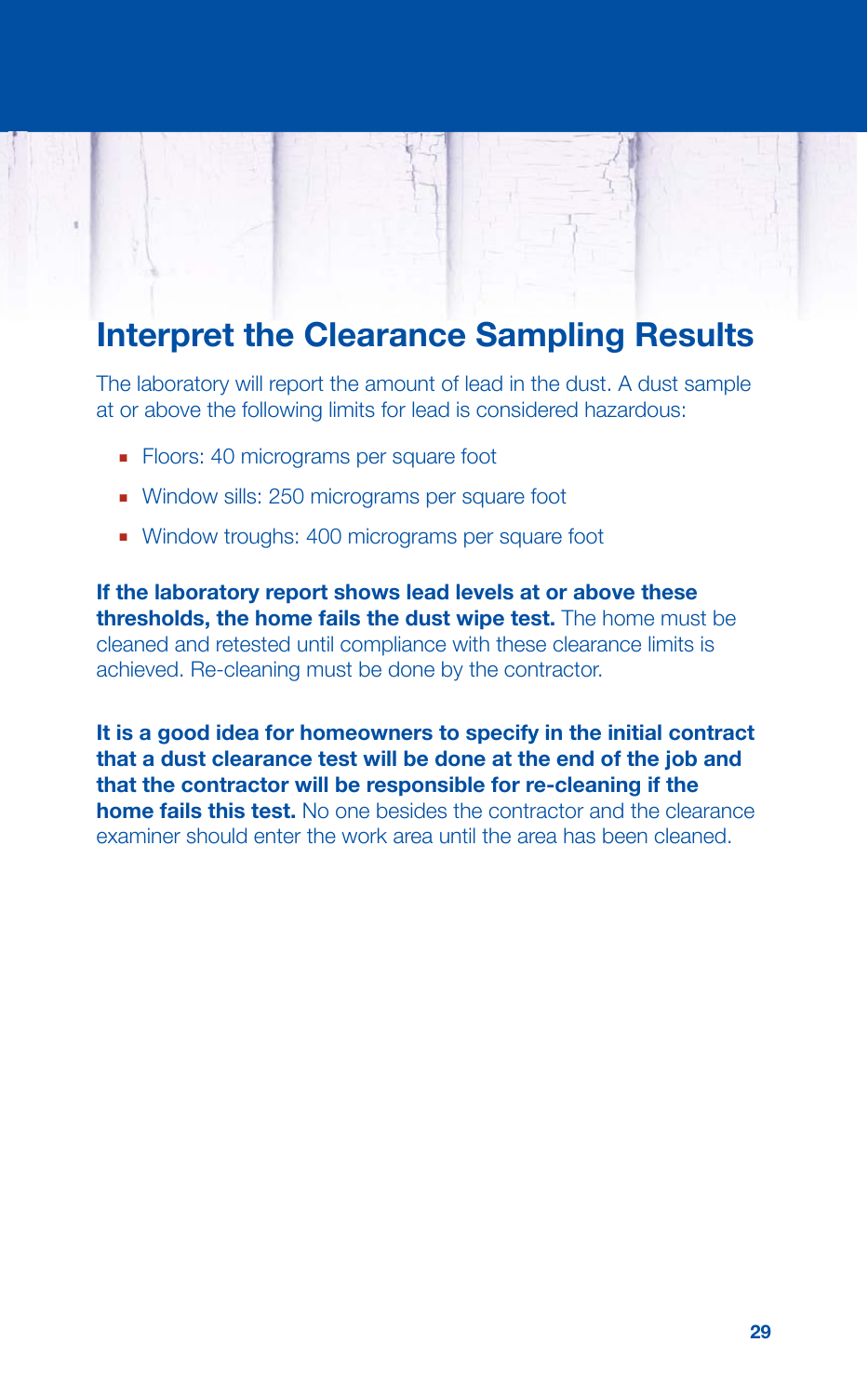

*Learn More About Lead Safety* 

To learn more about lead safe work practices, contact the National Lead Information Center at 1-800-424-LEAD (5323) and see the following link http://www.epa.gov/lead/nlic.htm. The Center is the federal government's leading source of quality information on lead poisoning prevention and lead hazards.

#### Take a Course.

Get trained in lead safety. Professional trainers and community colleges in your area may offer training. For information on courses, contact the National Lead Information Center. One relevant course is:

■ Lead Safety For Renovation, Repair and Painting (EPA-740-R-09-001, February 2009). EPA and HUD developed this 8 hour training course to instruct renovators, painters and maintenance personnel how to work safely in homes with lead-based paint. The course is interactive and includes hands-on activities for practicing the skills workers need to avoid creating lead hazards in the homes where they work. More information can be found at: http://www.epa.gov/lead/pubs/epahudrrmodel.htm.

#### Find Out About Local Rules and Resources.

The National Lead Information Center can provide information on how to contact your state, local and/or tribal programs to get general information about lead poisoning prevention.

- Local health departments can provide information about local programs, including assistance for poisoned children.
- State and tribal lead poisoning prevention or environmental protection programs can provide information about the lead regulations that apply in your community and can tell you about possible sources of financial aid for reducing lead hazards. They also may be able to tell you about the costs and availability of individuals certified to test lead paint and/or lead dust.
- Building code officials can tell you the regulations that apply to the renovation and remodeling work that you are planning.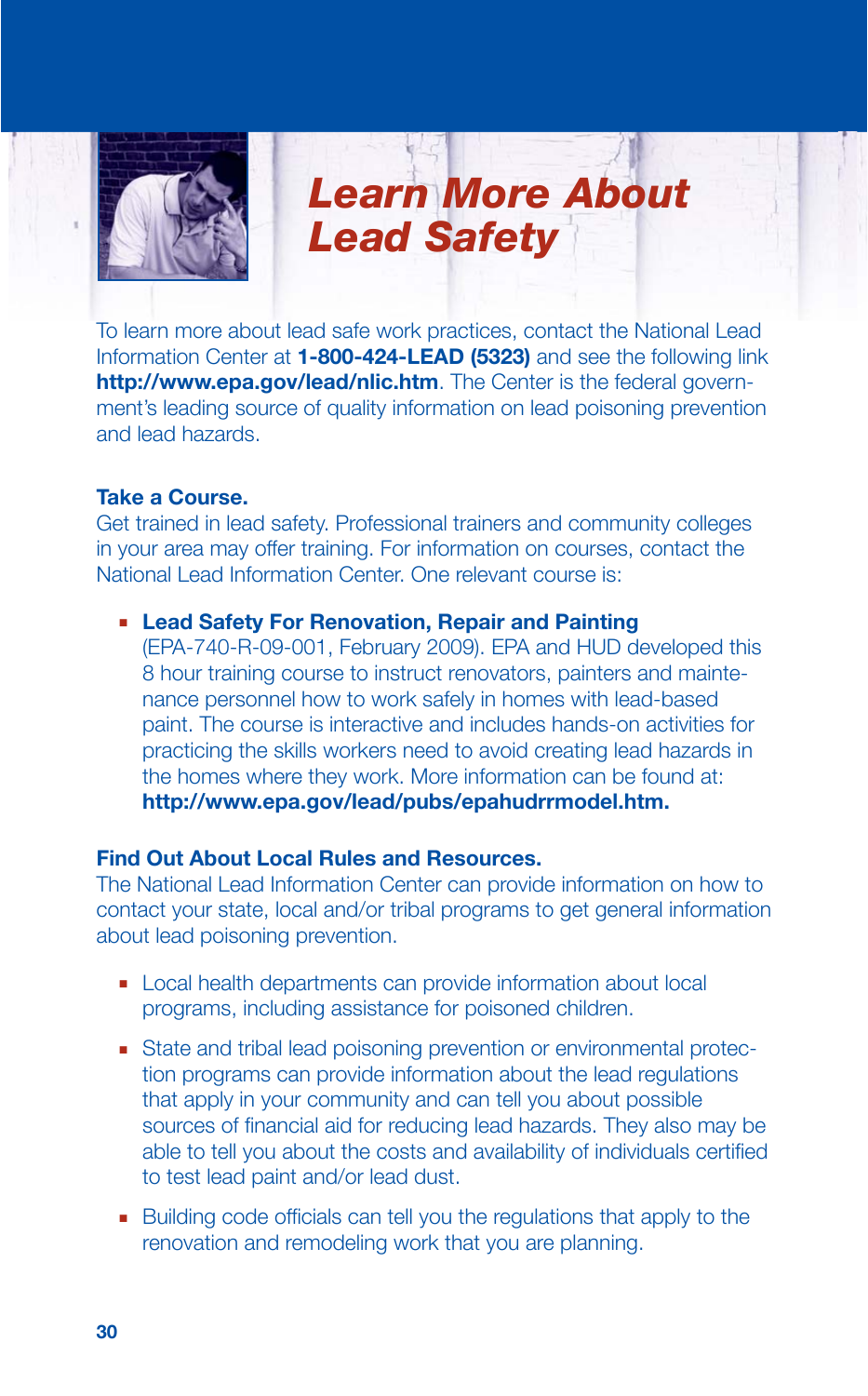#### Access Additional Resource Materials.

The National Lead Information Center can also provide copies of the following general reference and how-to guidance materials:

■ Renovate Right: Important Lead Hazard Information for Families, Child Care Providers and Schools (EPA-740-F-08-002, March 2008).

#### http://www.epa.gov/lead/pubs/renovaterightbrochure.pdf

- Small Entity Compliance Guide to Renovate Right: A Handbook for Contractors, Property Managers and Maintenance Personnel Working in Homes, Child Care Facilities and Schools Built Before 1978. (EPA-740-F-08-003, December 2008). http://www.epa.gov/lead/pubs/sbcomplianceguide.pdf
- Contractors: Lead Safely During Renovation (EPA 740-F-08-001, March 2008). This short pamphlet provides a quick summary of general information on lead safe work practices to contain, minimize and clean up dust.

http://www.epa.gov/lead/pubs/contractor\_brochure.pdf

■ Protect Your Family from Lead in Your Home (EPA 747-K-99-001, June 2003). This is a general information pamphlet on lead-based paint, lead hazards, the effects of lead poisoning and steps you can take to protect your family.

http://www.epa.gov/lead/pubs/leadpdfe.pdf

■ Lead Paint Safety: A Field Guide for Painting, Home Maintenance, and Renovation Work (HUD-1779-LHC, March 2001). This guide gives step-by-step instruction on lead safe work practices for different jobs in the home.

http://www.hud.gov/offices/lead/training/LBPguide.pdf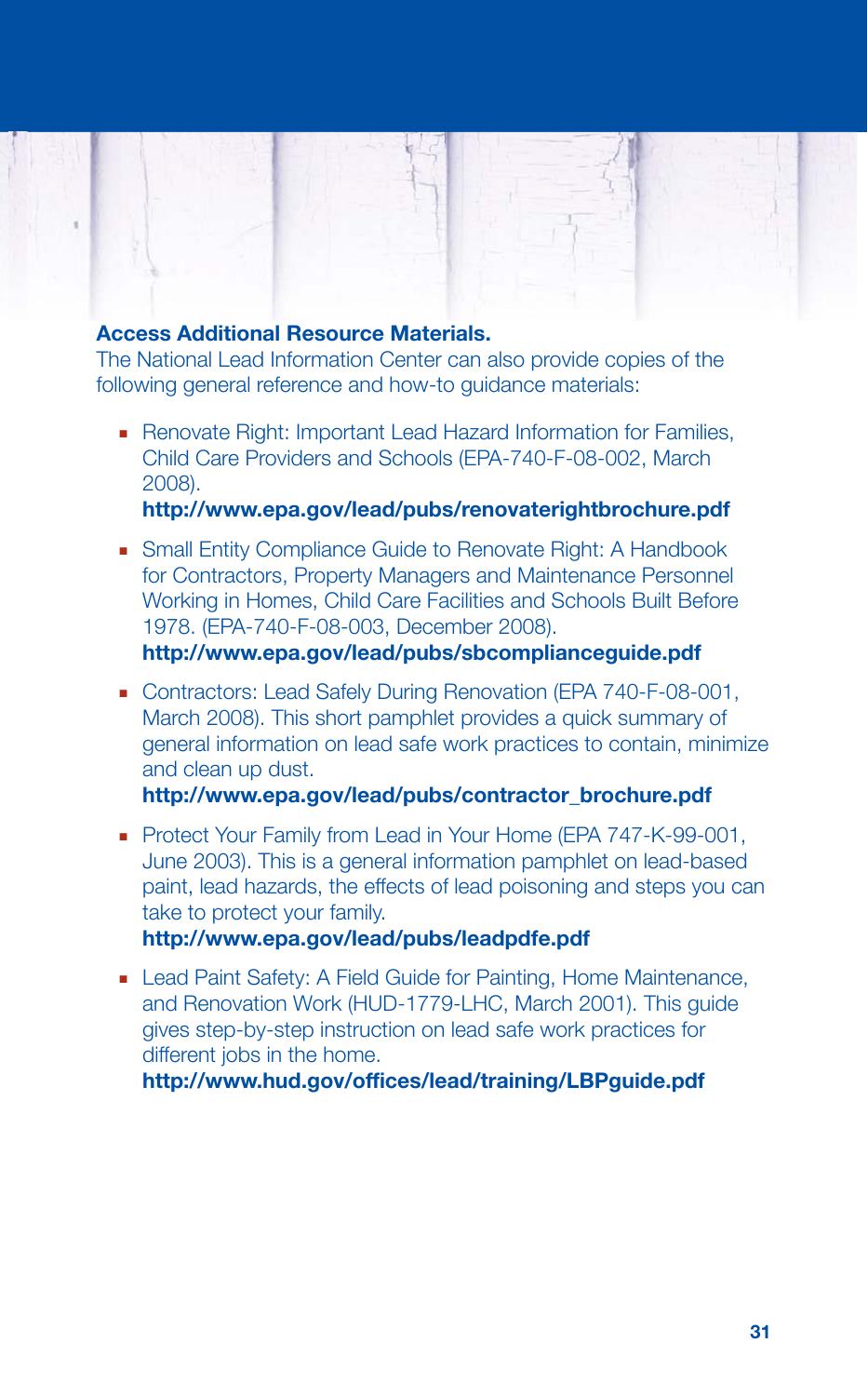## *Other Resources*

#### For other resources on lead, visit the following Web sites:

**http://www.epa.gov/lead/**  $-$  EPA is playing a major role in addressing residential lead hazards, including deteriorating lead-based paint, lead contaminated dust and lead contaminated residential soil. This Web site provides information about lead and lead hazards and provides some simple steps to protect your family. It contains links to basic information, as well as more detailed information and documents on lead in the news, rules and regulations, education and outreach materials, training, and other lead links.

http://www.hud.gov/offices/lead/ – The U.S. Department of Housing and Urban Development's Office of Healthy Homes and Lead Hazard Control (OHHLHC) is unique among federal agencies dealing with leadhazards, as it is staffed to bring lead health science to bear directly upon America's housing. The site will direct you to resources on lead paint regulations, training, guidance/technical guidelines and compliance and enforcement.

http://www.osha.gov/SLTC/lead/index.html — The mission of the U.S. Department of Labor's Occupational Safety and Health Administration (OSHA) is to assure the safety and health of America's workers by: setting and enforcing standards; providing training, outreach, and education; establishing partnerships; and encouraging continual improvements in workplace safety and health. OSHA has established the reduction of lead exposure as a high strategic priority. This site contains links to lead recognition, evaluation, compliance, and training resources.

http://www.cdc.gov/lead – The U.S. Department of Health and Human Services Centers for Disease Control and Prevention (CDC) are committed to achieving improvements in people's health. This site provides CDC's compiled information on lead and includes materials and links for parents, health professionals, researchers, students and others interested in the topic of lead. The key resources include fact sheets, guidelines and recommendations and questions and answers.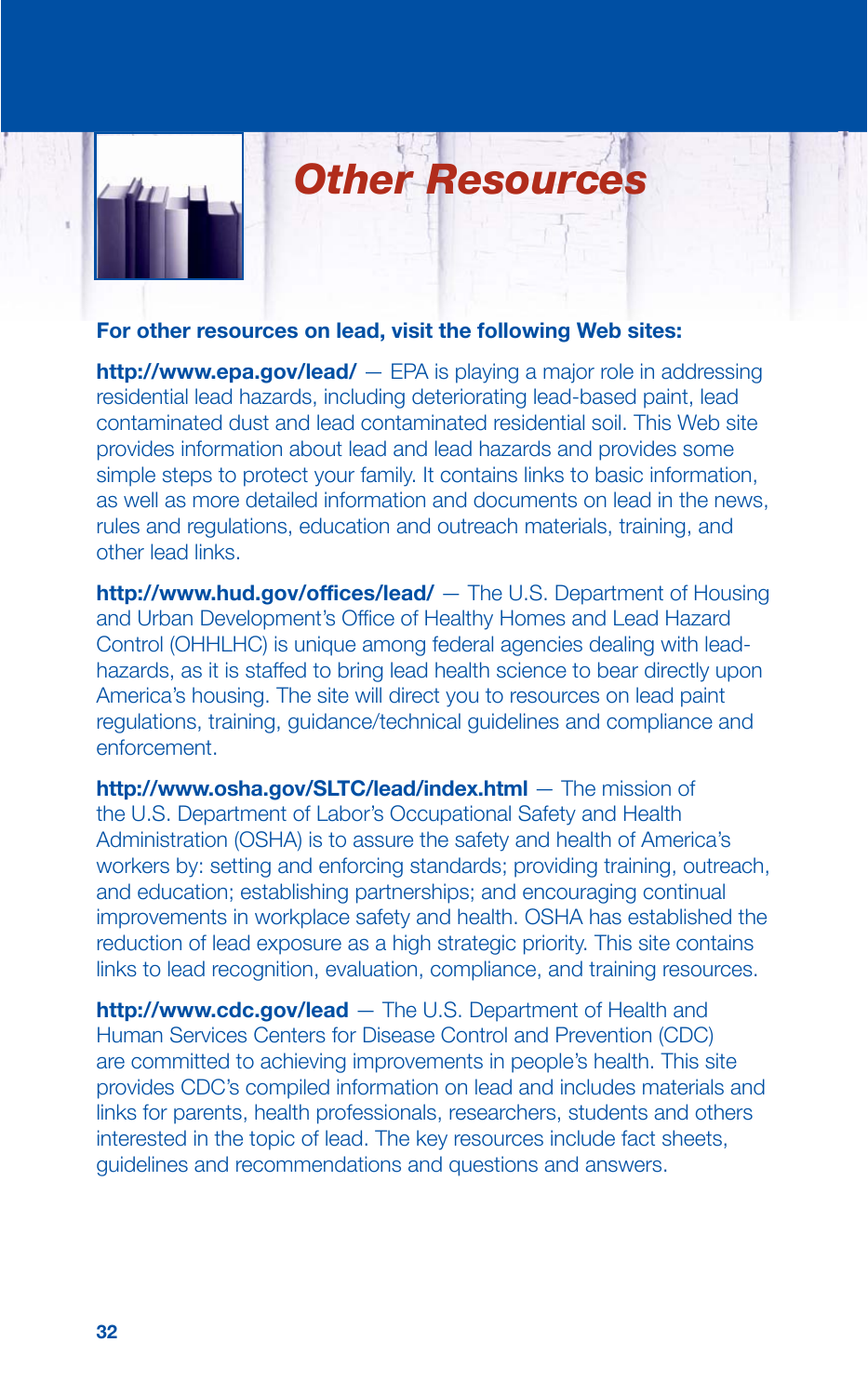

*Pre-Renovation Education Requirements* 

The pre-renovation education requirements of the Renovation, Repair and Painting Rule ensure that owners and occupants of pre-1978 homes and child-occupied facilities are provided information about potential hazards of lead-based paint exposure before renovations are begun.

Who is affected? The requirements apply to any person paid to do work that disturbs paint in residential housing or child-occupied facilities built before 1978. This includes residential rental property owners and managers, general contractors and special trade contractors such as painters, plumbers, carpenters and electricians.

What properties are affected? All residential properties and child-occupied facilities built before 1978 are affected unless they meet one of the exceptions listed below.

Are there any exceptions? The requirements do not apply to housing designated for elderly or disabled persons (unless children under age 6 live there), zero-bedroom dwellings (studio apartments, dormitories, etc.), housing determined to be free of lead-based paint by a lead-based paint inspection, emergency renovations and repairs, and minor repairs that disturb less than 6 square feet of paint on interior surfaces or less than 20 square feet of paint on exterior surfaces.

What are the requirements? The Renovation, Repair and Painting Rule requires the distribution of the lead pamphlet *Renovate Right: Important Lead Hazard Information for Families, Child Care Providers and Schools*  before the work starts.

- In residential housing, the pamphlet must be provided to both the owner and occupants, and the contractor is required to document the receipt or mailing of the brochure.
- In multi-family residential housing, the pamphlet must be distributed to each affected unit.
- When common areas of multi-family residential housing are affected by work, the pamphlet may be delivered to each unit or a notice can be sent to each unit notifying them of the location and duration of the work and the location of information postings about lead hazards and the work to be performed.
- In child-occupied facilities, the pamphlet must be provided to the owner, to the responsible party and to parents.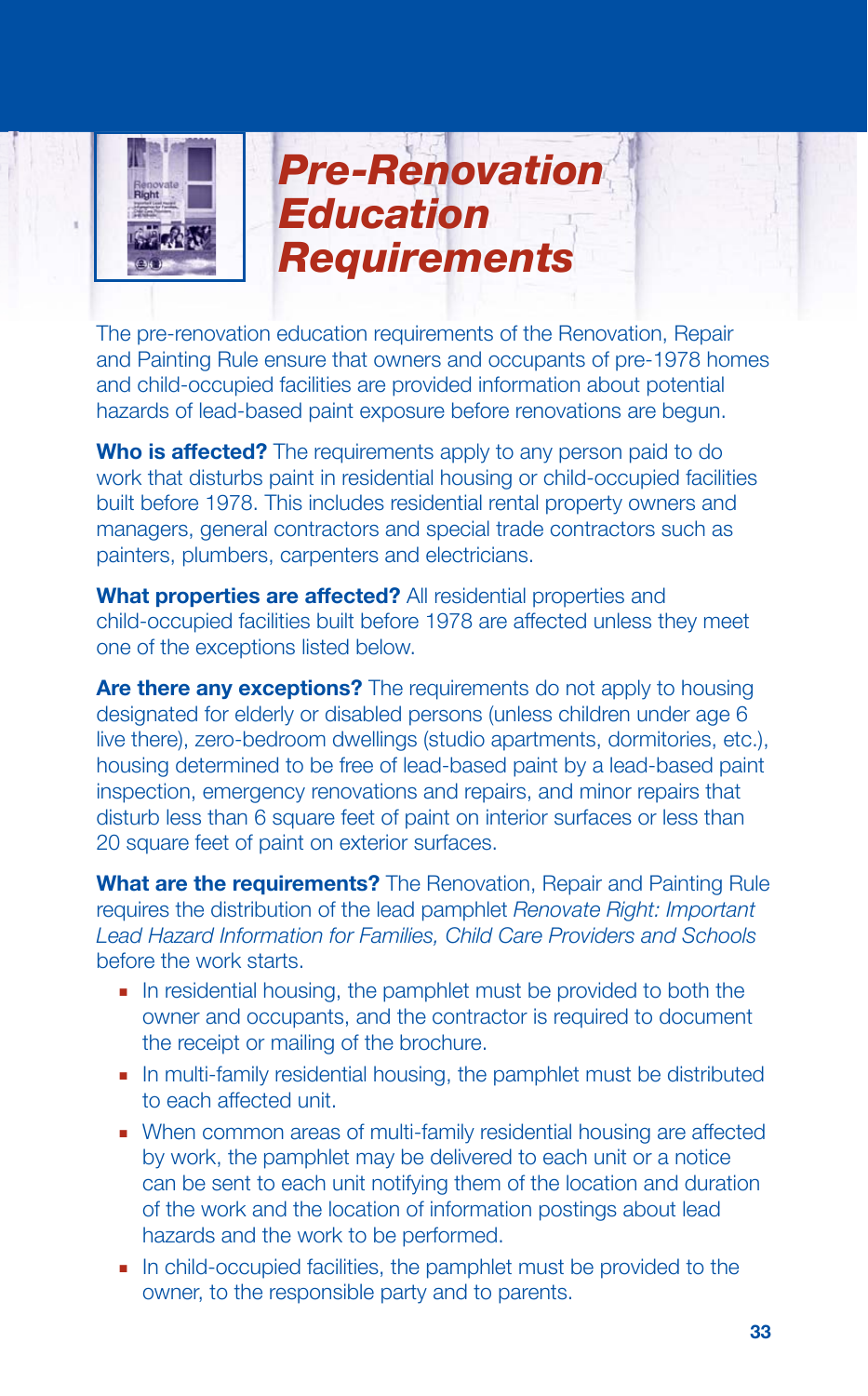



How do I get the pamphlet? The pamphlet is available from the National Lead Information Center at 1-800-424-LEAD (5323). Ask for the *Renovate Right: Important Lead Hazard Information for Families, Child Care Providers, and Schools* pamphlet, or download it at: http://www.epa.gov/lead/pubs/renovaterightbrochure.pdf.

Note: In federally-assisted housing, HUD requires notification to be distributed to occupants within 15 days after lead-based paint or leadbased paint hazards are identified in their unit (or common areas, if applicable), and within 15 days after completion of hazard control work in their unit or common areas.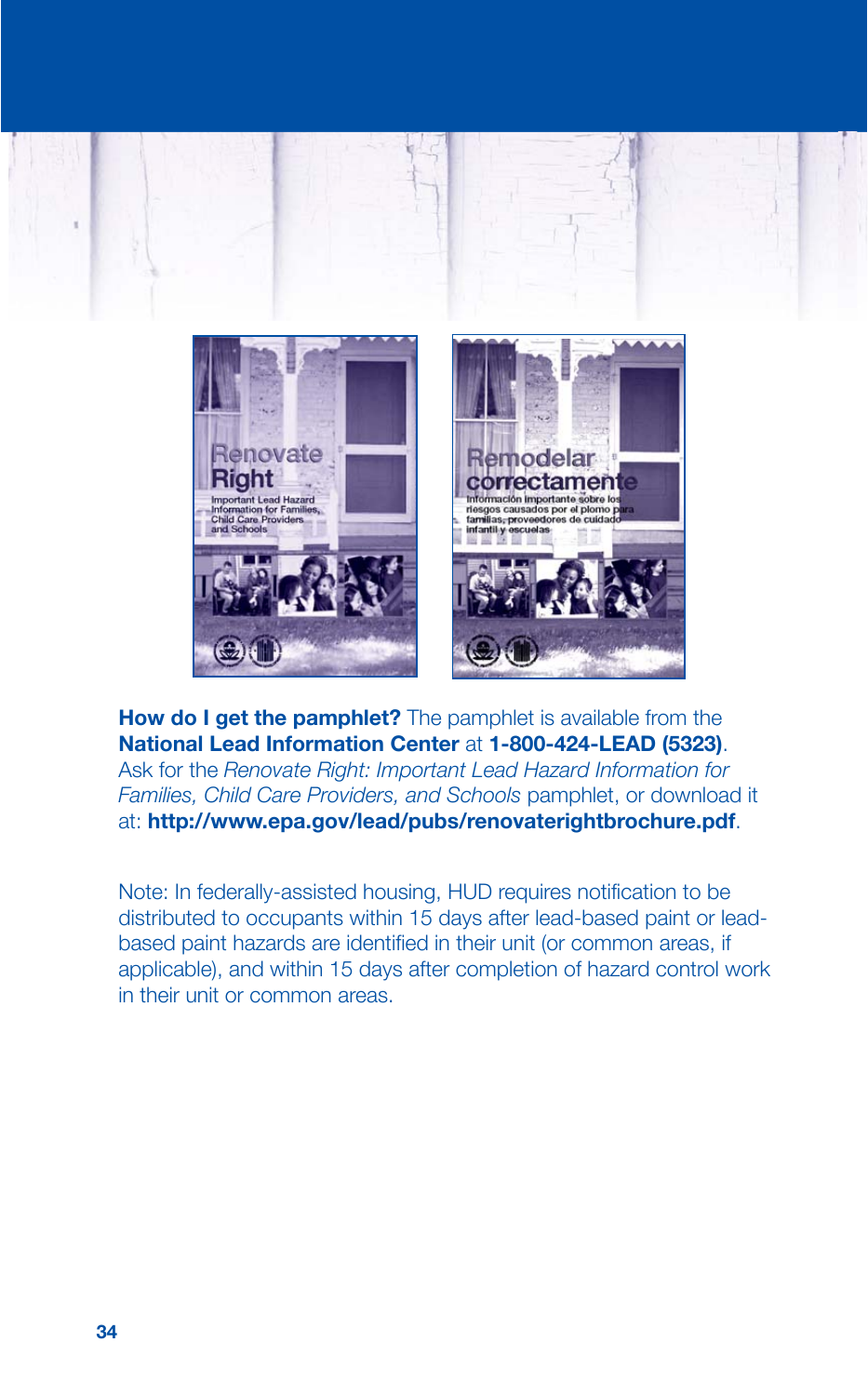

*Shopping List* 

## Set It Up Safely

- □ Signs
- $\Box$  Barrier tape or rope
- □ Cones
- $\Box$  Heavy duty plastic sheeting
- □ Masking tape, duct tape, or painters' tape
- □ Stapler
- ❑ Utility knife or scissors

## Minimize the Dust

- □ Wet-dry sandpaper, sanding sponge
- $\Box$  Misting bottle or pump sprayer
- $\Box$  Chemical strippers without methylene chloride
- □ High Efficiency Particulate Air (HEPA) vacuum cleaner (a special vacuum cleaner that can remove very small particles from floors, window sills, and carpets)
- $\Box$  Heavy-duty plastic bags
- $\Box$  Tack pads (large, sticky pads that help remove dust), paper towels, or disposable wipes
- □ Low-temperature heat gun (under 1,100 degrees Fahrenheit)
- $\Box$  Chemical strippers without methylene chloride
- □ Power tools with HFPA filter vacuum attachments

## Protect Yourself

- □ Protective eyewear
- ❑ Painter's hat
- □ Disposable coveralls
- □ Disposable N-100 rated respirator
- $\Box$  Disposable latex/rubber gloves
- □ Disposable shoe covers

## Clean the Work Area

- $\Box$  Heavy-duty plastic bags
- □ HEPA vacuum cleaner
- □ Masking tape, duct tape, or painters' tape
- $\Box$  Misting bottle or pump sprayer
- $\Box$  Disposable wet-cleaning wipes or hand towels
- □ Detergent or general-purpose cleaner